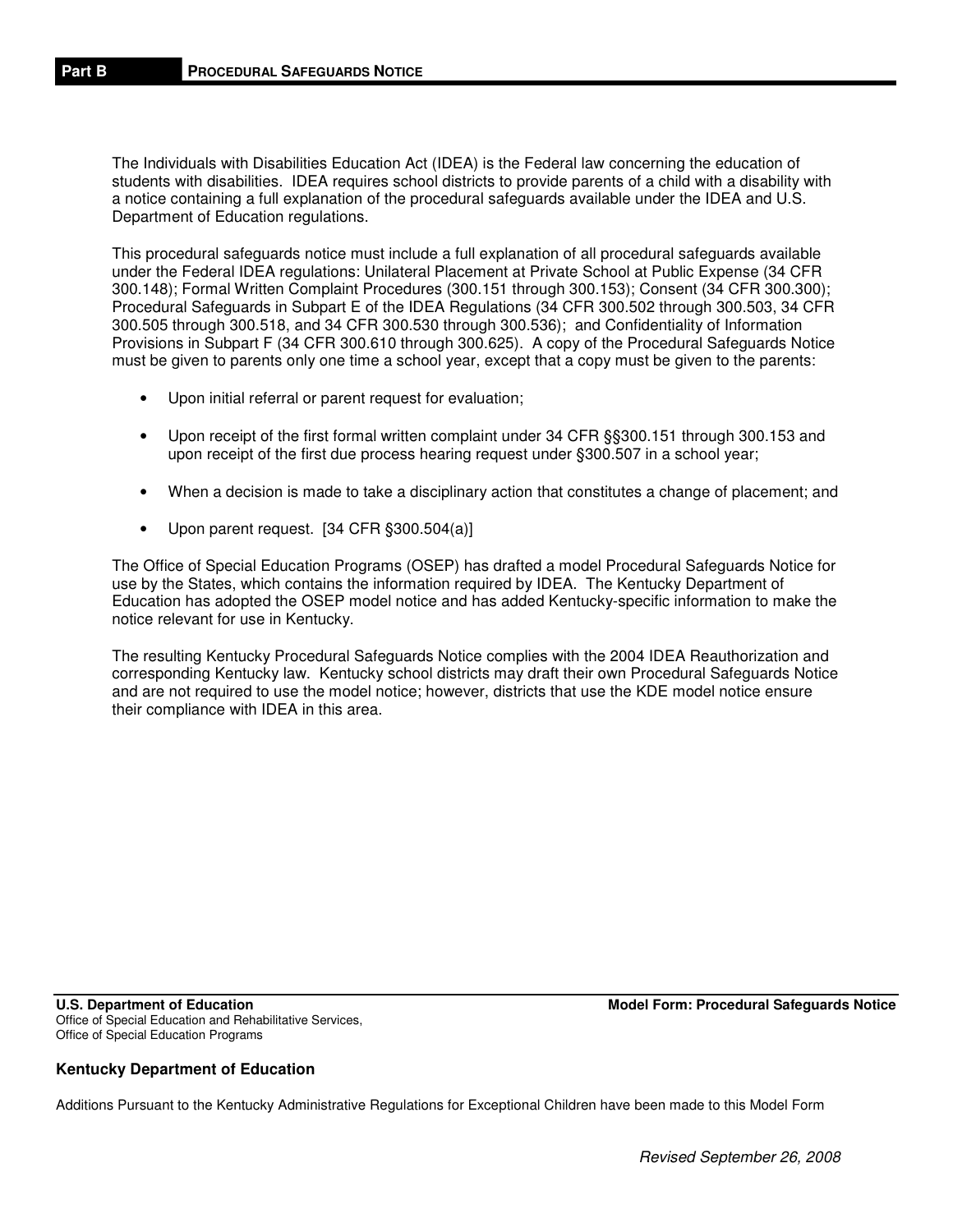**Table of Contents** 

| Difference Between Due Process Hearing Complaint (Due process Hearing) and State Formal Written |  |
|-------------------------------------------------------------------------------------------------|--|
|                                                                                                 |  |
|                                                                                                 |  |
|                                                                                                 |  |
|                                                                                                 |  |
|                                                                                                 |  |
|                                                                                                 |  |
|                                                                                                 |  |
|                                                                                                 |  |
|                                                                                                 |  |
|                                                                                                 |  |
|                                                                                                 |  |
|                                                                                                 |  |
|                                                                                                 |  |
|                                                                                                 |  |
|                                                                                                 |  |
|                                                                                                 |  |
|                                                                                                 |  |
|                                                                                                 |  |
|                                                                                                 |  |
|                                                                                                 |  |
|                                                                                                 |  |
|                                                                                                 |  |
|                                                                                                 |  |
|                                                                                                 |  |
|                                                                                                 |  |
|                                                                                                 |  |
|                                                                                                 |  |
|                                                                                                 |  |
|                                                                                                 |  |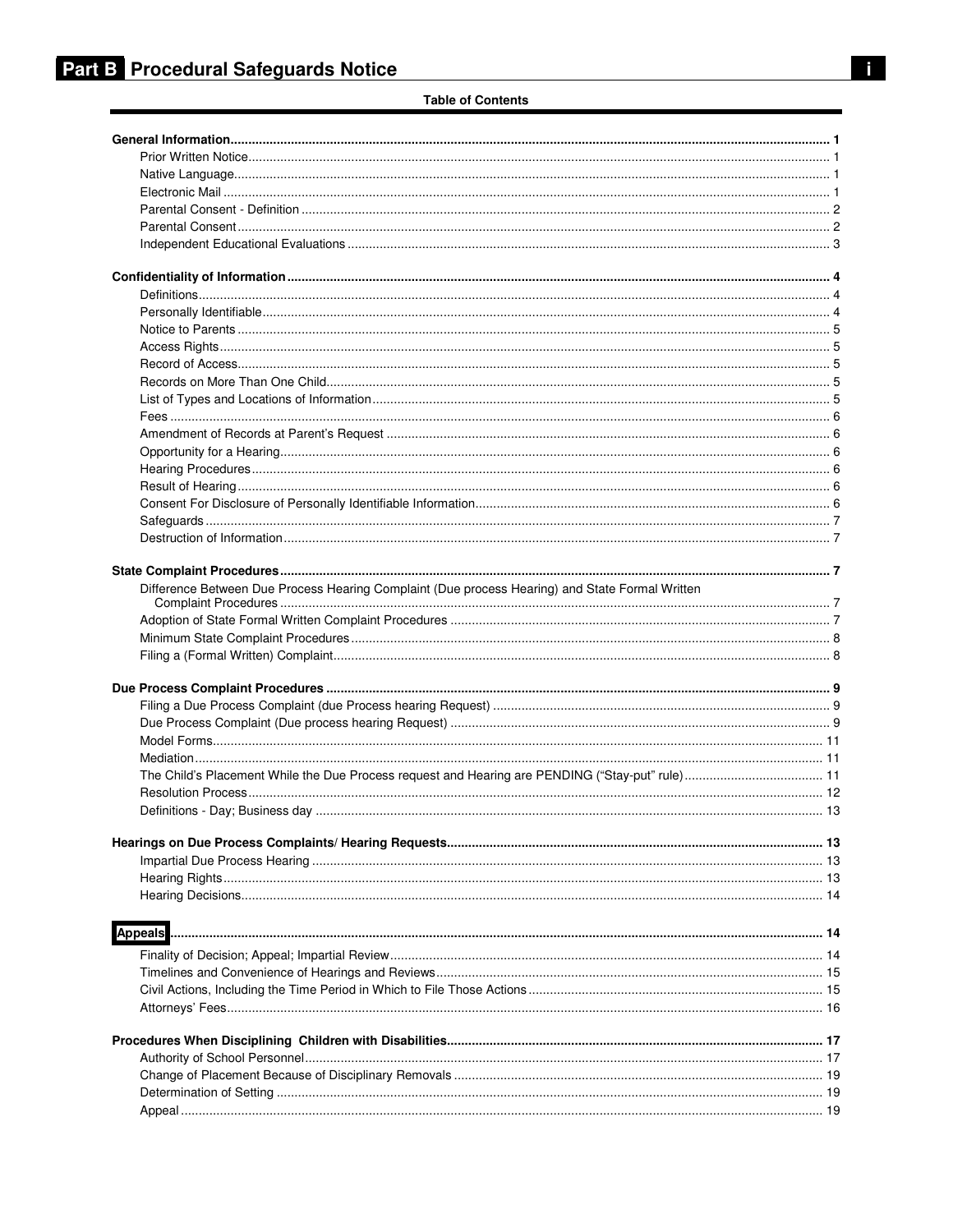| Requirements for Unilateral Placement by Parents of Children in Private Schools at Public Expense………………………………………………… |  |
|----------------------------------------------------------------------------------------------------------------------|--|
|                                                                                                                      |  |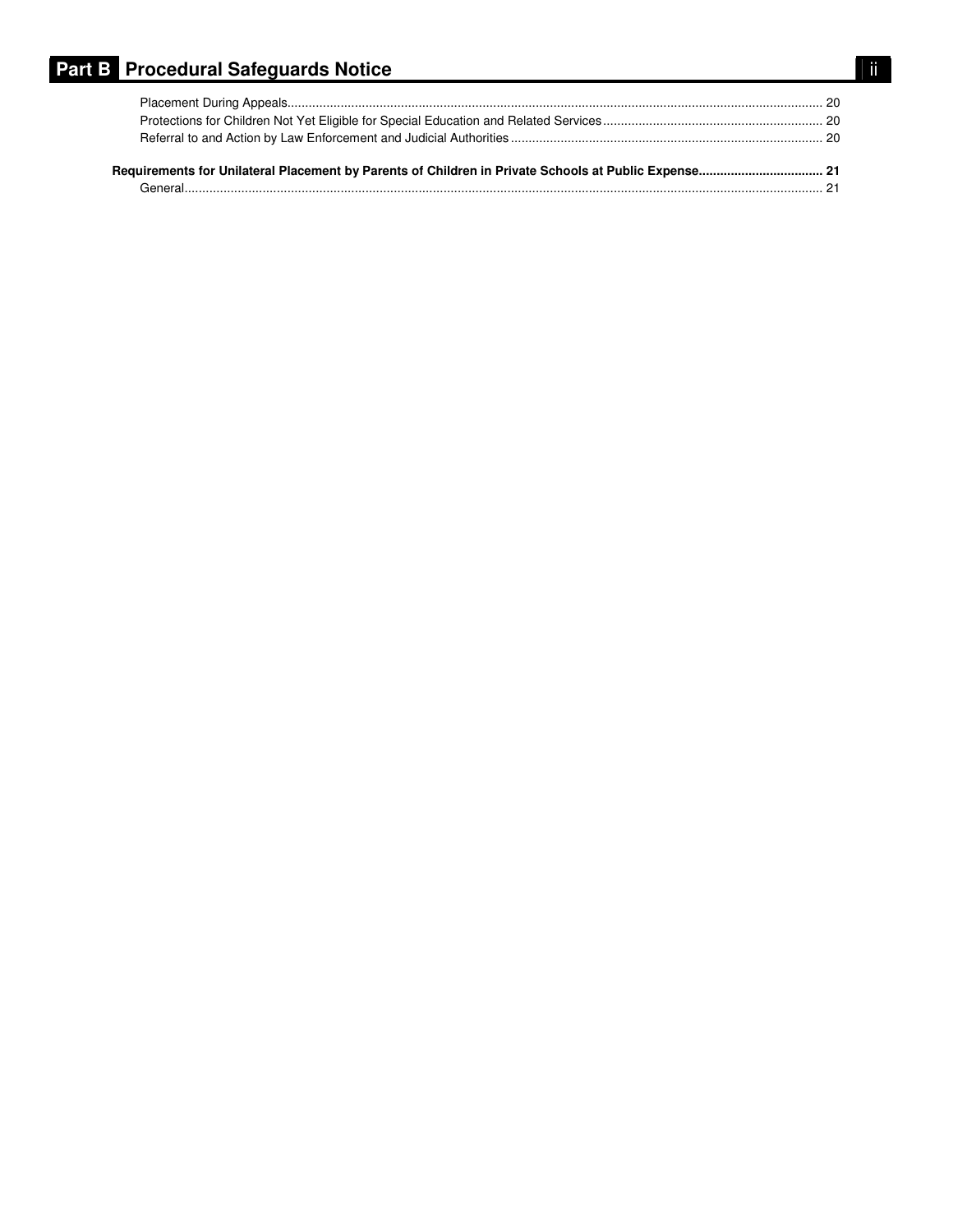#### **GENERAL INFORMATION**

# **PRIOR WRITTEN NOTICE**

**34 CFR §300.503** 

# **Notice**

Your school district must give you written notice (provide you certain information in writing), whenever it:

- 1. Proposes to initiate or to change the identification, evaluation, or educational placement of your child, or the provision of a free appropriate public education (FAPE) to your child; **or**
- 2. Refuses to initiate or to change the identification, evaluation, or educational placement of your child, or the provision of FAPE to your child.

# **Content of notice**

The written notice must:

- 1. Describe the action that your school district proposes or refuses to take;
- 2. Explain why your school district is proposing or refusing to take the action;
- 3. Describe each evaluation procedure, assessment, record, or report your school district used in deciding to propose or refuse the action;
- 4. Include a statement that you have protections under the procedural safeguards provisions in Part B of the IDEA;
- 5. Tell you how you can obtain a description of the procedural safeguards if the action that your school district is proposing or refusing is not an initial referral for evaluation;
- 6. Include resources for you to contact for help in understanding Part B of the IDEA;
- 7. Describe any other choices that your child's Admissions and Release Committee (ARC) considered and the reasons why those choices were rejected; **and**
- 8. Provide a description of other reasons why your school district proposed or refused the action.

#### **Notice in understandable language**

The notice must be:

- 1. Written in language understandable to the general public; **and**
- 2. Provided in your native language or other mode of communication you use, unless it is clearly not feasible to do so.

If your native language or other mode of communication is not a written language, your school district must ensure that:

- 1. The notice is translated for you orally by other means in your native language or other mode of communication;
- 2. You understand the content of the notice; **and**
- 3. There is written evidence that 1 and 2 have been met.

# **NATIVE LANGUAGE**

# **34 CFR §300.29**

Native language, when used with an individual who has limited English proficiency, means the following:

- 1. The language normally used by that person, or, in the case of a child, the language normally used by the child's parents;
- 2. In all direct contact with a child (including evaluation of the child), the language normally used by the child in the home or learning environment.

For a person with deafness or blindness, or for a person with no written language, the mode of communication is what the person normally uses (such as sign language, Braille, or oral communication).

#### **ELECTRONIC MAIL**

# **34 CFR §300.505**

If your school district offers parents the choice of receiving documents by e-mail, you may choose to receive the following by e-mail:

1. Prior written notice;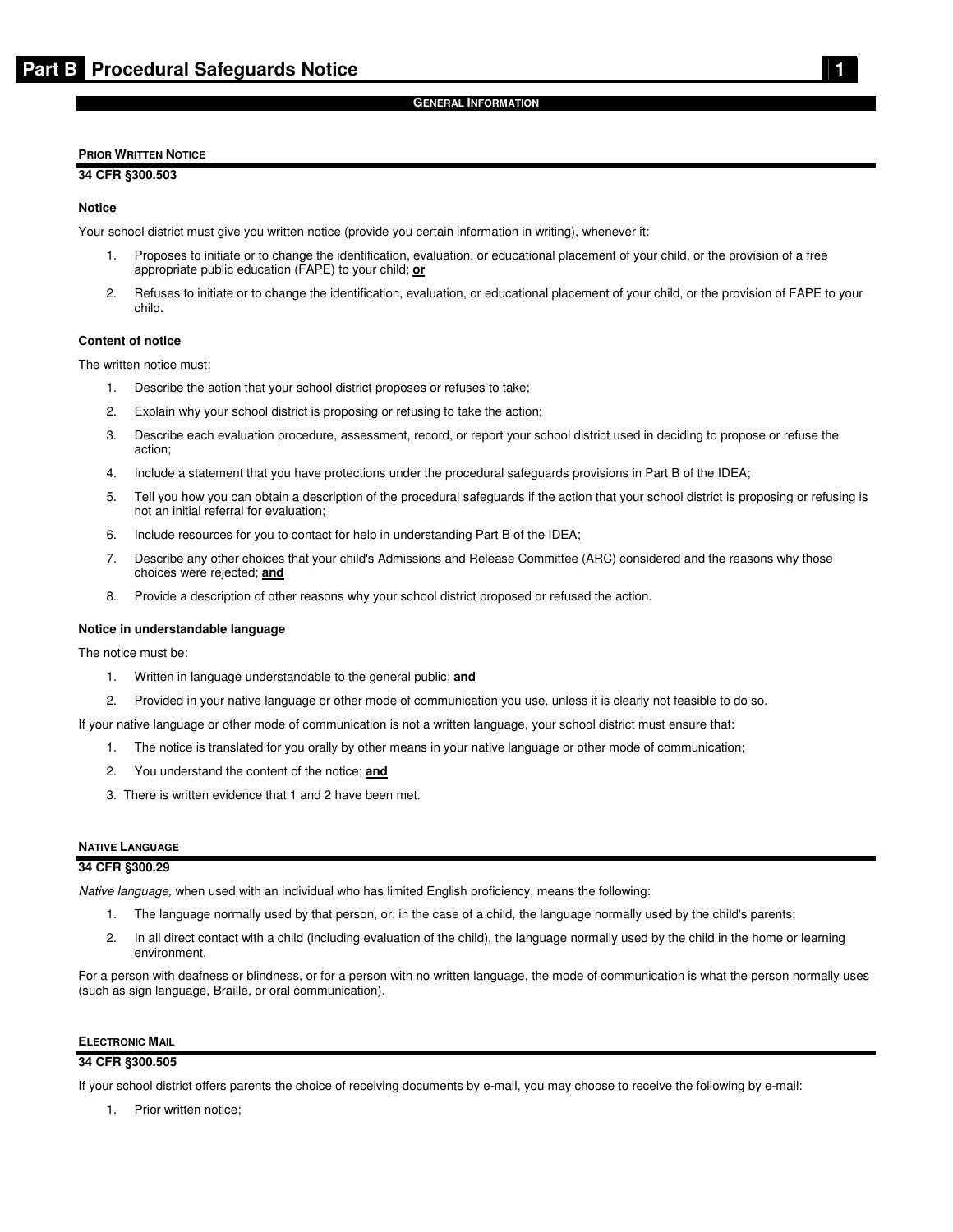- 2. Procedural safeguards notice; **and**
- 3. Notices related to a due process complaint (i.e., due process hearing).

# **PARENTAL CONSENT - DEFINITION**

# **34 CFR §300.9**

# **Consent**

Consent means:

- 1. You have been fully informed in your native language or other mode of communication (such as sign language, Braille, or oral communication) of all information about the action for which you are giving consent.
- 2. You understand and agree in writing to that action, and the consent describes that action and lists the records (if any) that will be released and to whom; **and**
- 3. You understand that the consent is voluntary on your part and you may withdraw your consent at anytime.

Your withdrawal of consent does not negate (undo) an action that has occurred after you gave your consent and before you withdrew it.

# **PARENTAL CONSENT**

# **34 CFR §300.300**

# **Consent for initial evaluation**

Your school district cannot conduct an initial evaluation of your child to determine whether your child is eligible under Part B of the IDEA to receive special education and related services without first providing you with prior written notice of the proposed action and without obtaining your consent as described under this heading (**Parental Consent).**

Your school district must make reasonable efforts to obtain your informed consent for an initial evaluation to decide whether your child is a child with a disability.

Your consent for initial evaluation does not mean that you have also given your consent for the school district to start providing special education and related services to your child.

If your child is enrolled in public school or you are seeking to enroll your child in a public school and you have refused to provide consent or failed to respond to a request to provide consent for an initial evaluation, your school district may, but is not required to, seek to conduct an initial evaluation of your child by utilizing IDEA's procedural safeguards, such as mediation, an impartial due process hearing and resolution meeting. Your school district will not violate its obligations to locate, identify and evaluate your child if it does not pursue an evaluation of your child in these circumstances.

# **Special rules for initial evaluation of wards of the State**

If a child is a ward of the State and is not living with his/her parent —

The school district does not need consent from the parent for an initial evaluation to determine if the child is a child with a disability if:

- 1. Despite reasonable efforts to do so, the school district cannot find the child's parent;
- 2. The rights of the parents have been terminated in accordance with State law; **or**
- 3. A judge has assigned the right to make educational decisions and to consent for an initial evaluation to an individual other than the parent.

In no event may the Kentucky Cabinet for Health and Family Services act as a parent under Part B of IDEA

Ward of the State, under Kentucky law, means:

A child who has been committed to the Cabinet for Health and Family Services or the Department of Juvenile Justice through a legal process, whether the commitment is voluntary or non-voluntary and the biological or adoptive parent rights have been terminated;

Ward of the State does not include a foster child who has a foster parent.

#### **Parental consent for services**

Your school district must obtain your informed consent before providing special education and related services to your child for the first time.

The school district must make reasonable efforts to obtain your informed consent before providing special education and related services to your child for the first time.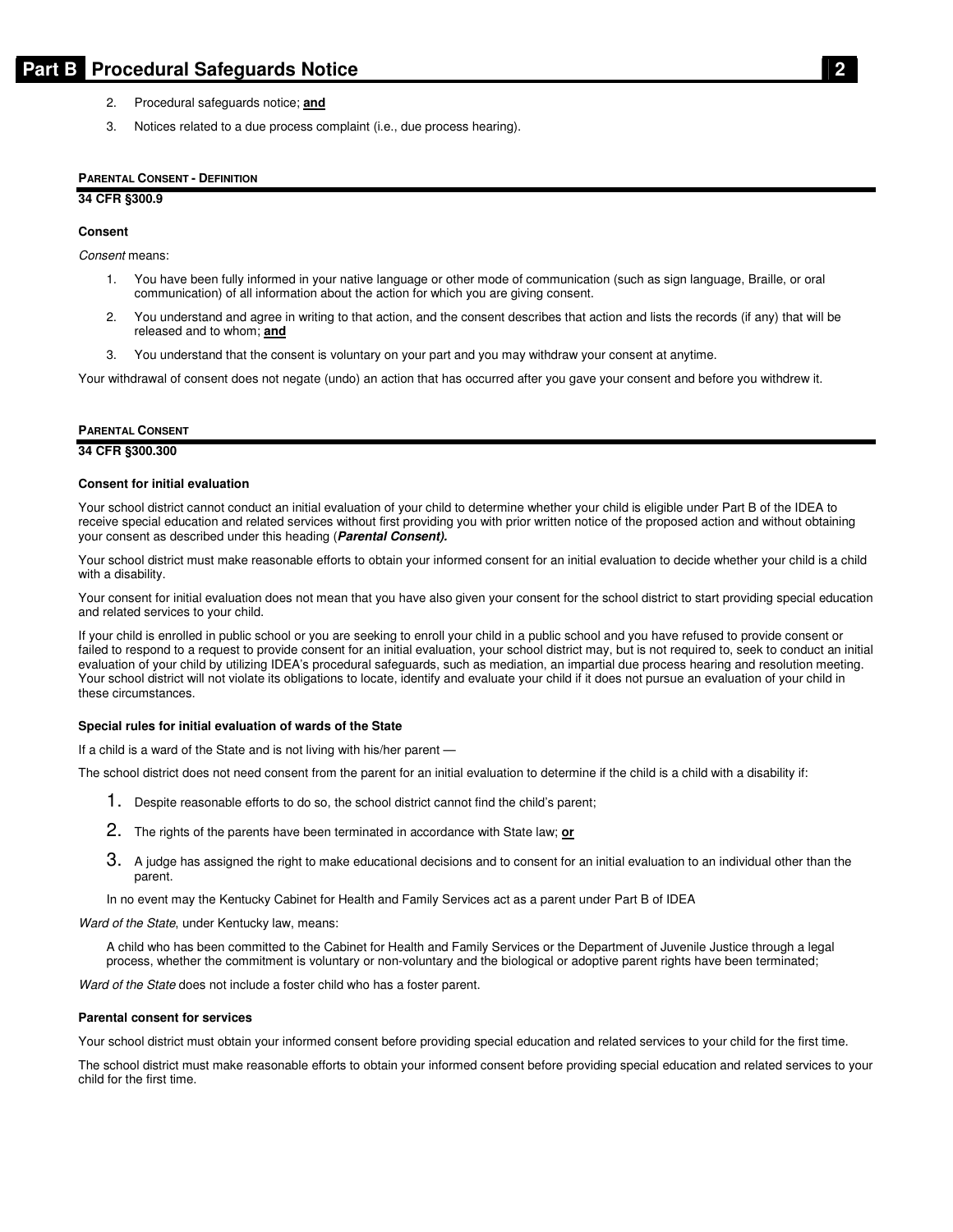If you refuse or do not respond to a request to provide your consent for your child to receive special education and related services for the first time, your school district may not use the IDEA procedural safeguards, such as an impartial due process hearing and resolution meeting, to obtain a ruling that special education and related services be provided to your child without your consent.

If you refuse to give your consent for your child to receive special education and related services for the first time, or if you do not respond to a request to provide such consent and the school district does not provide your child with the special education and related services, your school district:

- 1. Is not in violation of the requirement to make a free appropriate public education (FAPE) available to your child for its failure to provide those services to your child; **and**
- 2. Is not required to have an ARC meeting or develop an IEP for your child for the special education and related services for which your consent was requested.

# **Parental consent for reevaluations**

Your school district must obtain your informed consent before it reevaluates your child, unless your school district can demonstrate that:

- 1. It took reasonable steps to obtain your consent for your child's reevaluation; **and**
- 2. You did not respond.

If you refuse to consent to your child's reevaluation, the school district may, but is not required to, pursue your child's reevaluation by seeking to override your refusal to consent to your child's reevaluation by using the impartial due process hearing/resolution meeting procedures. As with initial evaluations, your school district does not violate its obligations under IDEA if it declines to pursue the reevaluation in this manner.

# **Documentation of reasonable efforts to obtain parental consent**

Your school must maintain documentation of reasonable efforts to obtain parental consent for initial evaluations, to provide special education and related services for the first time, to reevaluation and to locate parents of wards of the State for initial evaluations. The documentation must include a record of the school district's attempts in these areas, such as:

- 1. Detailed records of telephone calls made or attempted and the results of those calls;
- 2. Copies of correspondence sent to the parents and any responses received; **and**
- 3. Detailed records of visits made to the parent's home or place of employment and the results of those visits.

# **Other consent requirements**

Your consent is not required before your school district may:

- 1. Review existing data as part of your child's evaluation or a reevaluation; **or**
- 2. Give your child a test or other evaluation that is given to all children unless, before that test or evaluation, consent is required from all parents of all children.

Your school district may not use your refusal to consent to one service or activity to deny you or your child any other service, benefit, or activity.

If you have enrolled your child in a private school at your own expense or if you are home schooling your child, and you do not provide your consent for your child's initial evaluation or your child's reevaluation, or you fail to respond to a request to provide your consent, the school district may request an impartial due process hearing to require your consent. The school district is not required to consider your child as eligible to receive equitable services through a Services Plan (services made available to parentally-placed private school children with disabilities) if you refuse or fail to give consent..

#### **INDEPENDENT EDUCATIONAL EVALUATIONS**

#### **34 CFR §300.502**

#### **General**

As described below, you have the right to obtain an independent educational evaluation (IEE) of your child if you disagree with the evaluation of your child that was obtained by your school district.

If you request an independent educational evaluation, the school district must provide you with information about where you may obtain an independent educational evaluation and about the school district's criteria that apply to independent educational evaluations.

#### **Definitions**

Independent educational evaluation means an evaluation conducted by a qualified examiner who is not employed by the school district responsible for the education of your child.

Public expense means that the school district either pays for the full cost of the evaluation or ensures that the evaluation is otherwise provided at no cost to you, consistent with the provisions of Part B of the IDEA, which allow each State to use whatever State, local, Federal and private sources of support are available to meet the requirements of IDEA.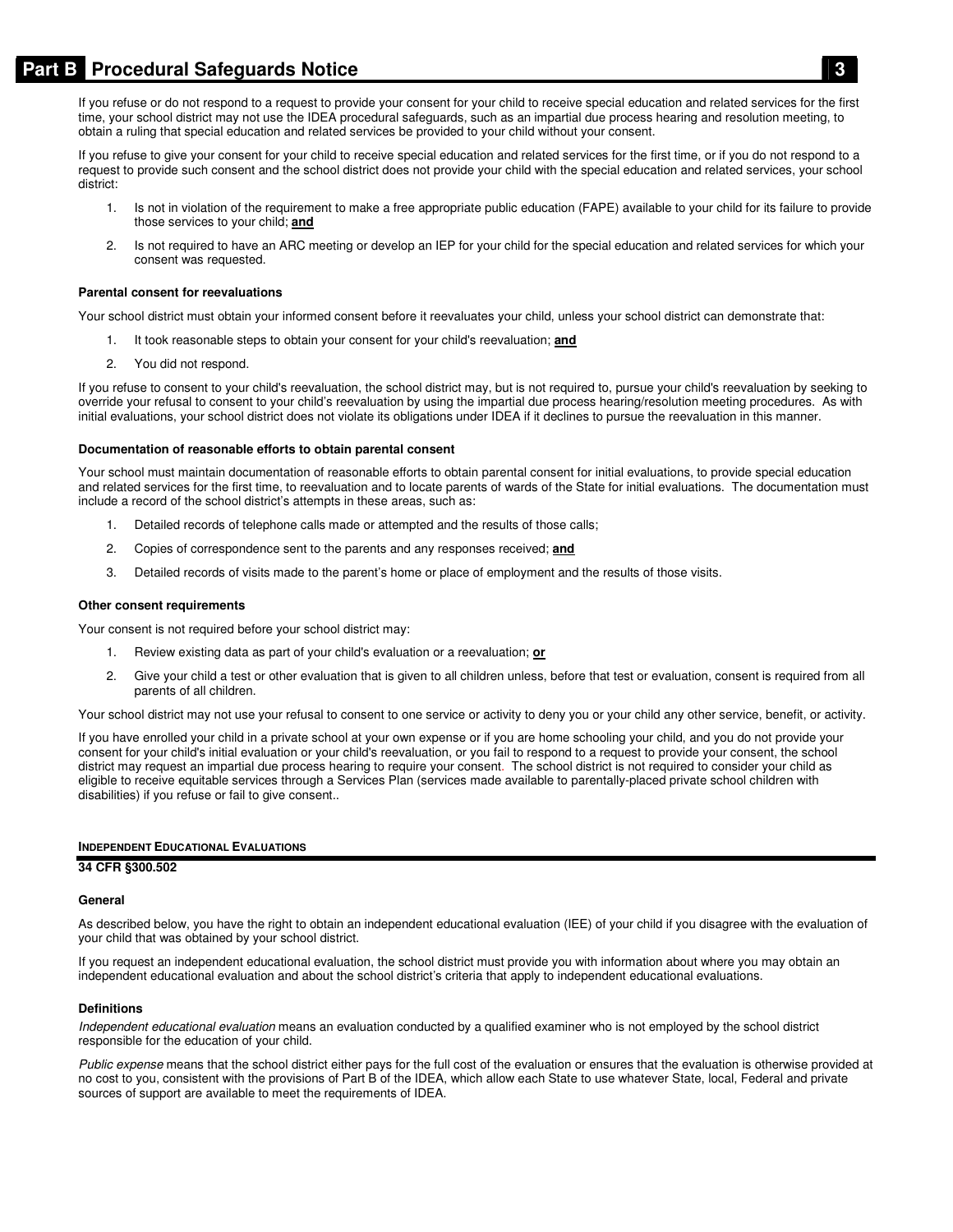#### **Parent right to evaluation at public expense**

You have the right to an independent educational evaluation of your child at public expense if you disagree with an evaluation of your child obtained by your school district, subject to the following conditions:

- 1. If you request an independent educational evaluation of your child at public expense, your school district must, without unnecessary delay, either:
	- (a) File a due process complaint to request a hearing to show that its evaluation of your child is appropriate; or

(b) Provide an independent educational evaluation at public expense, unless the school district demonstrates in a hearing that the evaluation of your child that you obtained did not meet the school district's criteria.

- 2. If your school district requests a hearing and the final decision is that your school district's evaluation of your child is appropriate, you still have the right to an independent educational evaluation, but not at public expense.
- 3. If you request an independent educational evaluation of your child, the school district may ask why you object to the evaluation of your child obtained by your school district. However, your school district may not require an explanation and may not unreasonably delay either providing the independent educational evaluation of your child at public expense or filing a due process complaint to request a due process hearing to defend the school district's evaluation of your child.

You are entitled to only one independent educational evaluation of your child at public expense each time your school district conducts an evaluation of your child with which you disagree.

#### **Parent-initiated evaluations**

If you obtain an independent educational evaluation of your child at public expense or you share with the school district an evaluation of your child that you obtained at private expense:

- 1. Your school district must consider the results of the evaluation of your child, if it meets the school district's criteria for independent educational evaluations, in any decision made with respect to the provision of a free appropriate public education (FAPE) to your child; **and**
- 2. You or your school district may present the evaluation as evidence at a due process hearing regarding your child.

#### **Requests for evaluations by hearing officers**

If a hearing officer requests an independent educational evaluation of your child as part of a due process hearing, the cost of the evaluation must be at public expense.

# **School district criteria**

If an independent educational evaluation is at public expense, the criteria under which the evaluation is obtained, including the location of the evaluation and the qualifications of the examiner, must be the same as the criteria that the school district uses when it initiates an evaluation (to the extent those criteria are consistent with your right to an independent educational evaluation).

Except for the criteria described above, a school district may not impose conditions or timelines related to obtaining an independent educational evaluation at public expense.

## **Confidentiality of Information**

# **DEFINITIONS 34 CFR §300.611**

As used under the heading, **Confidentiality of Information**:

- Destruction means physical destruction or removal of personal identifiers from information so that the information is no longer personally identifiable
- Education records means the type of records covered under the definition of "education records" in 34 CFR Part 99 (the regulations implementing the Family Educational Rights and Privacy Act of 1974 (FERPA), 20 U.S.C. 1232g).
- Participating agency means any school district, agency or institution that collects, maintains, or uses personally identifiable information, or from which information is obtained, under IDEA.

#### **PERSONALLY IDENTIFIABLE**

# **34 CFR §300.32**

Personally identifiable means information that has:

(a) Your child's name, your name as the parent, or the name of another family member;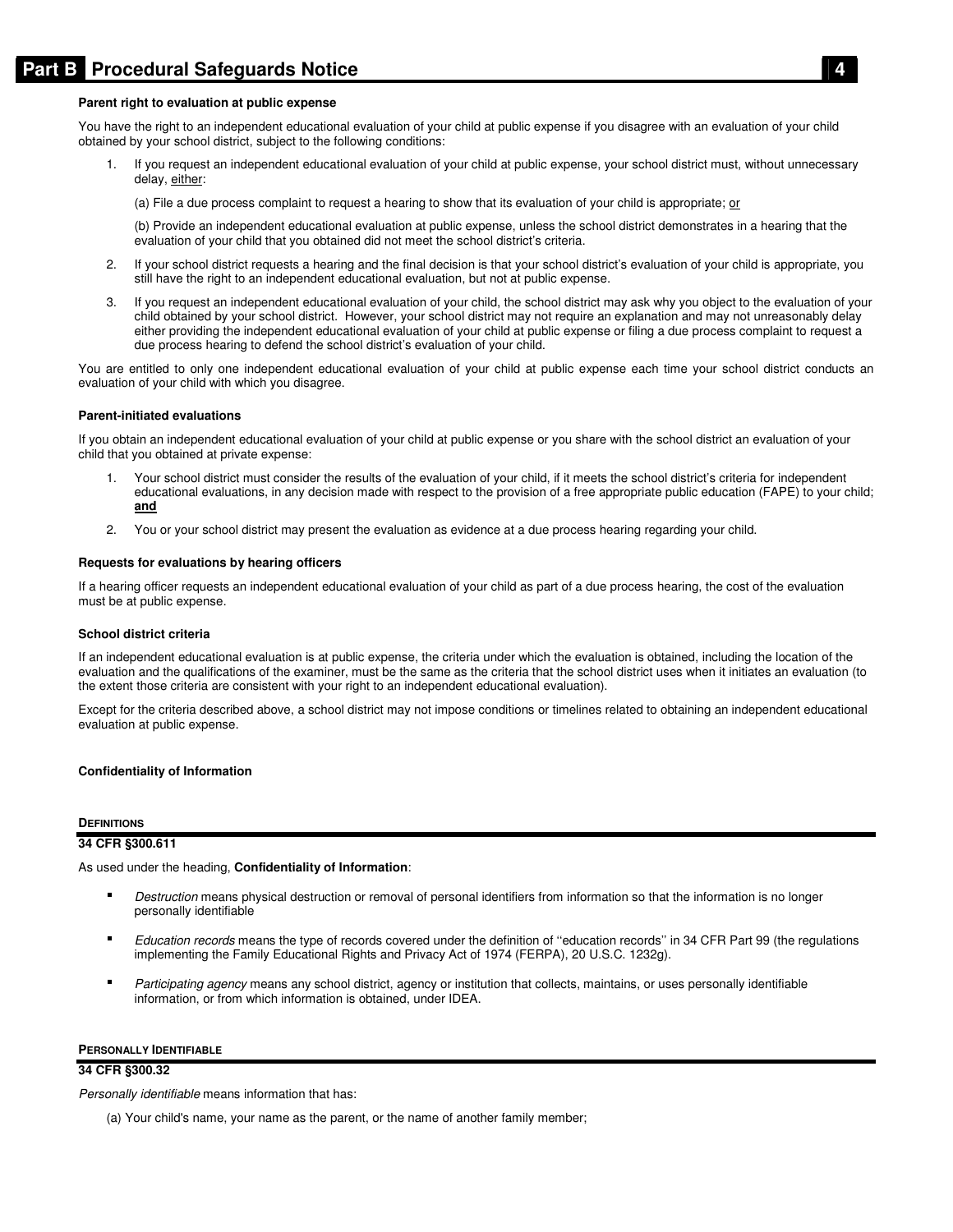- (b) Your child's address;
- (c) A personal identifier, such as your child's social security number or student number; **or**
- (d) A list of personal characteristics or other information that would make it possible to identify your child with reasonable certainty.

# **NOTICE TO PARENTS**

# **34 CFR §300.612**

The Kentucky Department of Education (KDE) must give notice that is adequate to fully inform parents about confidentiality of personally identifiable information, including:

- 1. A description of the extent to which the notice is given in the native languages of the various population groups in the State;
- 2. A description of the children on whom personally identifiable information is maintained, the types of information sought, the methods that KDE intends to use in gathering the information (including the sources from whom information is gathered), and the uses to be made of the information;
- 3. A summary of the policies and procedures that participating agencies must follow regarding storage, disclosure to third parties, retention, and destruction of personally identifiable information; **and**
- 4. A description of all of the rights of parents and children regarding this information, including the rights under the Family Educational Rights and Privacy Act (FERPA) and its implementing regulations in 34 CFR Part 99.

Before any major identification, location, or evaluation activity (also known as "child find"), the notice must be published or announced in newspapers or other media, or both, with circulation adequate to notify parents throughout Kentucky of the activity to locate, identify, and evaluate children in need of special education and related services.

#### **ACCESS RIGHTS**

# **34 CFR §300.613**

The participating agency must permit you to inspect and review any education records relating to your child that are collected, maintained, or used by the participating agency under IDEA. The participating agency must comply with your request to inspect and review any education records on your child without unnecessary delay and before:

- Any meeting regarding an individualized education program (IEP), or
- Any impartial due process hearing (including a resolution meeting or a hearing regarding discipline), and
- In no case more than 45 calendar days after you have made a request.

Your right to inspect and review education records includes:

- 1. Your right to a response from the participating agency to your reasonable requests for explanations and interpretations of the records;
- 2. Your right to request that the participating agency provide you with copies of the records if you cannot effectively inspect and review the records unless you receive those copies; **and**
- 3. Your right to have your representative inspect and review the records.

The participating agency may presume that you have authority to inspect and review records relating to your child unless advised that you do not have the authority under applicable Kentucky law governing such matters as guardianship, or separation and divorce.

#### **RECORD OF ACCESS**

# **34 CFR §300.614**

Each participating agency must keep a record of parties obtaining access to education records collected, maintained, or used under Part B of the IDEA (except access by parents and authorized employees of the participating agency). The record must include the name of the party, the date access was given, and the purpose for which the party is authorized to use the records.

#### **RECORDS ON MORE THAN ONE CHILD**

#### **34 CFR §300.615**

If any education record includes information on more than one child, the parents of those children have the right to inspect and review only the information relating to their child or to be informed of that specific information.

## **List of Types and Locations of Information 34 CFR §300.616**

On request, each participating agency must provide you with a list of the types and locations of education records collected, maintained, or used by the agency.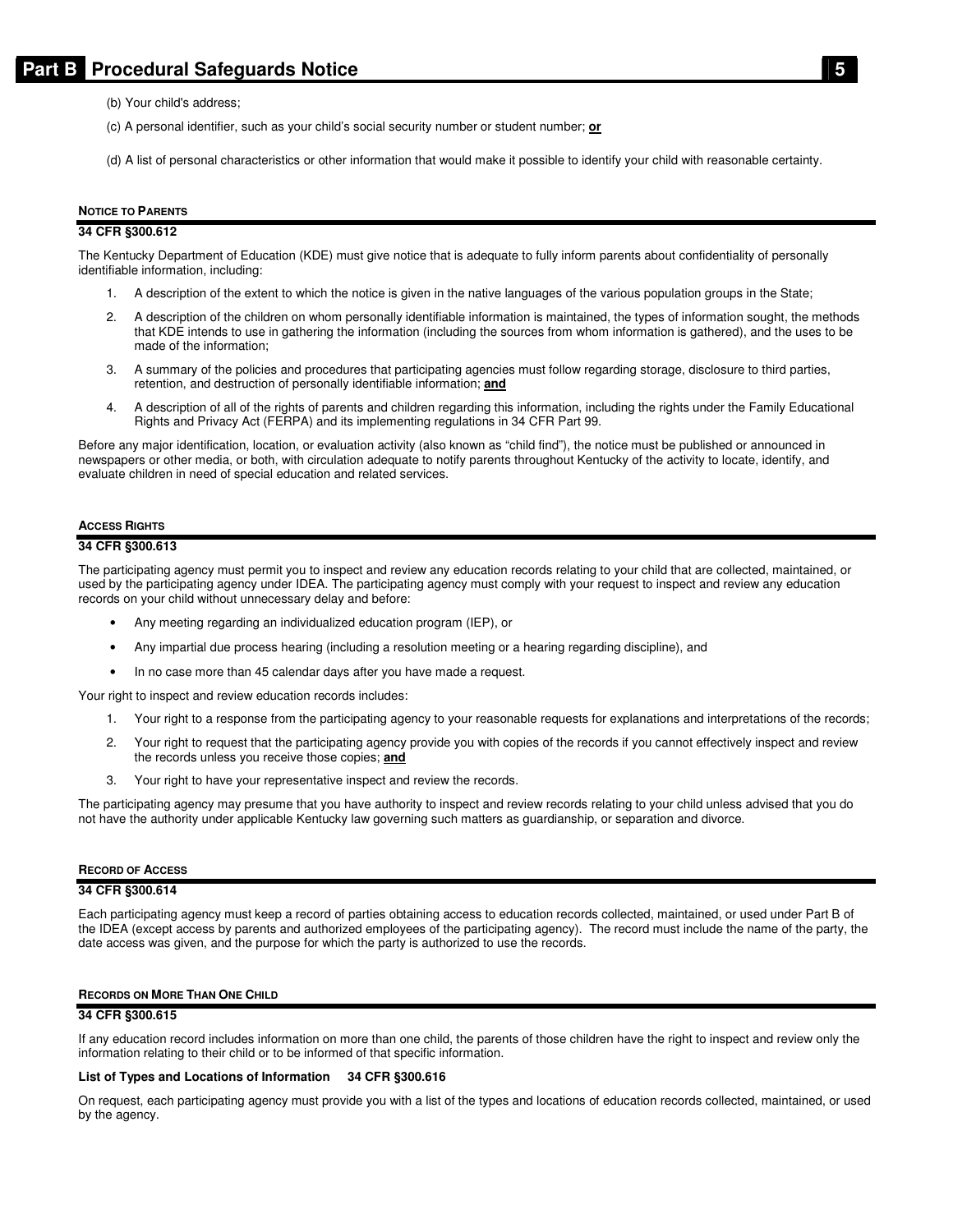# **FEES**

#### **34 CFR §300.617**

Each participating agency may charge a fee for copies of records that are made for you under IDEA, if the fee does not effectively prevent you from exercising your right to inspect and review those records.

A participating agency may not charge a fee to search for or to retrieve information under IDEA.

#### **AMENDMENT OF RECORDS AT PARENT'S REQUEST**

# **34 CFR §300.618**

If you believe that information in the education records regarding your child collected, maintained, or used under IDEA is inaccurate, misleading, or violates the privacy or other rights of your child, you may request the participating agency that maintains the information to change the information.

The participating agency must decide whether to change the information in accordance with your request within a reasonable period of time of receipt of your request.

If the participating agency refuses to change the information in accordance with your request, it must inform you of the refusal and advise you of the right to a hearing for this purpose as described below under the heading, **Opportunity for a Hearing**.

# **OPPORTUNITY FOR A HEARING**

# **34 CFR §300.619**

The participating agency must, on request, provide you an opportunity for a hearing to challenge information in education records regarding your child to ensure that it is not inaccurate, misleading, or otherwise in violation of the privacy or other rights of your child.

#### **HEARING PROCEDURES**

#### **34 CFR §300.621**

A hearing to challenge information in education records must be conducted according to the procedures for such hearings under the Family Educational Rights and Privacy Act (FERPA).

## **RESULT OF HEARING**

# **34 CFR §300.620**

If, as a result of the hearing, the participating agency decides that the information is inaccurate, misleading or otherwise in violation of the privacy or other rights of the child, it must change the information accordingly and inform you in writing.

If, as a result of the hearing, the participating agency decides that the information is not inaccurate, misleading, or otherwise in violation of the privacy or other rights of your child, it must inform you of your right to place in the records that it maintains on your child a statement commenting on the information or providing any reasons you disagree with the decision of the participating agency.

Such an explanation placed in the records of your child must:

- 1. Be maintained by the participating agency as part of the records of your child as long as the record or contested portion is maintained by the participating agency; **and**
- 2. If the participating agency discloses the records of your child or the challenged portion to any party, the explanation must also be disclosed to that party.

#### **CONSENT FOR DISCLOSURE OF PERSONALLY IDENTIFIABLE INFORMATION**

#### **34 CFR §300.622**

Unless disclosure of the information contained in your child's education records is authorized without parental consent under the Family Educational Rights and Privacy Act (FERPA), your prior, written consent must be obtained before personally identifiable information is disclosed to parties other than officials of participating agencies.

Your consent is not required before personally identifiable information is released to officials of participating agencies for purposes of meeting a requirement of Part B of the IDEA, except under the circumstances specified below:

- Your consent, or consent of an eligible child who has reached the age of eighteen (18), must be obtained before personally identifiable information is released to officials of participating agencies providing or paying for secondary transition services
- If your child is in, or is going to go to, a private school that is not located in the same school district you reside in, your consent must be obtained before any personally identifiable information about your child is released between officials in the school district where the private school is located and officials in the school district where you reside.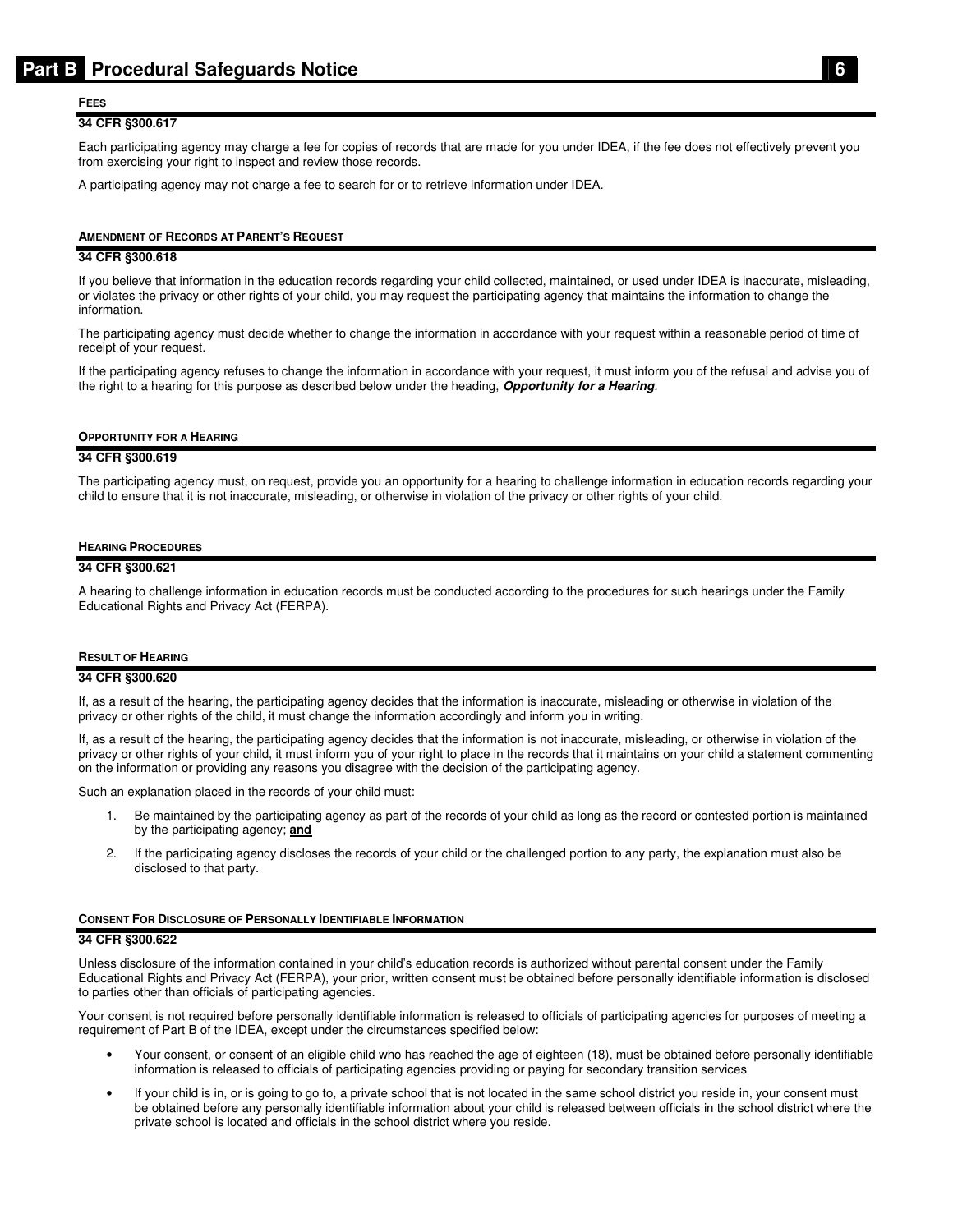# **SAFEGUARDS**

#### **34 CFR §300.623**

Each participating agency must protect the confidentiality of personally identifiable information at collection, storage, disclosure, and destruction stages.

One official at each participating agency must assume responsibility for ensuring the confidentiality of any personally identifiable information.

All persons collecting or using personally identifiable information must receive training or instruction regarding your State's policies and procedures regarding confidentiality under IDEA and the Family Educational Rights and Privacy Act (FERPA).

Each participating agency must maintain, for public inspection, a current listing of the names and positions of those employees within the agency who may have access to personally identifiable information.

# **DESTRUCTION OF INFORMATION**

#### **34 CFR §300.624**

Your school district must inform you when personally identifiable information collected, maintained, or used is no longer needed to provide educational services to your child.

The information must be destroyed at your request. However, a permanent record of your child's name, address, and phone number, his or her grades, attendance record, classes attended, grade level completed, and year completed may be maintained without time limitation.

# **STATE COMPLAINT PROCEDURES**

#### DIFFERENCE BETWEEN DUE PROCESS HEARING COMPLAINT (DUE PROCESS HEARING) AND STATE FORMAL WRITTEN COMPLAINT PROCEDURES

The regulations for IDEA set forth separate procedures for State formal written complaints and for due process complaints and hearings.

#### **Who May File**:

- $\triangleright$  As explained below, any individual or organization may file a formal written complaint alleging a violation of any Part B requirement by a school district, KDE, or any other public agency.
- Only you or a school district may file a due process complaint for a hearing, on any matter relating to a proposal or a refusal to initiate or change the identification, evaluation or educational placement of your child with a disability, or the provision of a free appropriate public education (FAPE) to your child.

#### **Time lines**

- $\triangleright$  Staff of the KDE generally must resolve a formal written complaint within a 60-day time line, unless the timeline is properly extended.
- An impartial due process hearing officer must hear a due process complaint (if not resolved through a resolution meeting or through mediation) and issue a written decision within 45 days after the end of the resolution period, as described below under the heading **Resolution Process**, unless the hearing officer grants a specific extension of the timeline at your request or the school district's request.

The State formal written complaint and due process complaint, resolution and hearing procedures are described more fully below.

#### **ADOPTION OF STATE FORMAL WRITTEN COMPLAINT PROCEDURES**

#### **34 CFR §300.151**

#### **General**

The Kentucky Department of Education (KDE) must have written procedures for:

- **1.** Resolving any complaint, including a complaint filed by an organization or individual from another State;
- **2.** The filing of a complaint with KDE.
- **3.** Widely disseminating the State formal written complaint procedures to parents and other interested individuals, including parent training and information centers, protection and advocacy agencies, independent living centers, and other appropriate entities.

#### **Remedies for denial of appropriate services**

In resolving a State formal written complaint in which KDE has found a failure to provide appropriate services, KDE must address:

- 1. The failure to provide appropriate services, including corrective action appropriate to address the needs of the child; **and**
- 2. Appropriate future provision of services for all children with disabilities.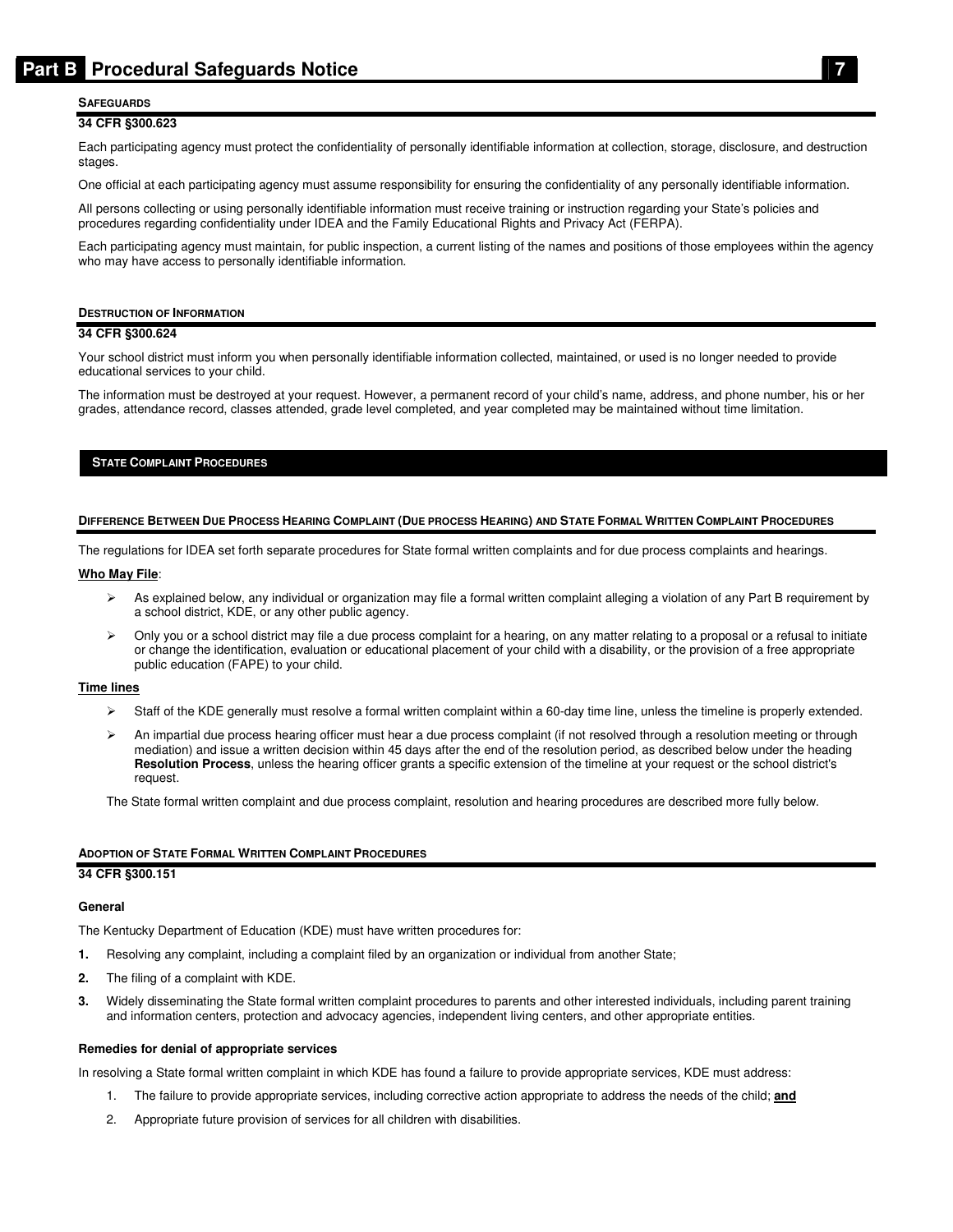# **MINIMUM STATE COMPLAINT PROCEDURES**

#### **34 CFR §300.152**

#### **Time limit; minimum procedures**

KDE must include in its State formal written complaint procedures a time limit of 60-days after a complaint is filed to:

- 1. Carry out an independent on-site investigation, if KDE determines that an investigation is necessary;
- 2. Give the complainant the opportunity to submit additional information, either orally or in writing, about the allegations in the complaint;
- 3. Provide the school district or other public agency with the opportunity to respond to the complaint including, at the option of the agency,
	- (a) A proposal to resolve the complaint; **and**
	- (b) An opportunity for a parent who has filed a complaint and the agency to agree
		- voluntarily to engage in mediation;
- 4. Review all relevant information and make an independent determination as to whether the school district or other public agency is violating a requirement of Part B of the IDEA; **and**
- 5. Issue a written decision to the complainant that addresses each allegation in the complaint and contains:
	- (a) Findings of fact and conclusions; **and**
	- (b) The reasons for KDE's final decision.

#### **Time extension; final decision; implementation**

KDE's formal written complaint procedures, described above, also must:

1. Permit an extension of the 60-day time line only if:

(a) Exceptional circumstances exist with respect to a particular complaint; **or** 

(b) the parent and the school district or other public agency involved voluntarily agree to extend the time to resolve the matter through mediation or alternative means of dispute resolution.

- 2. Include procedures for effective implementation of KDE's final decision, if needed, including:
	- (a) Technical assistance activities;
	- (b) Negotiations; **and**
	- (c) Corrective actions to achieve compliance.

#### **State complaints and due process hearings**

If a State formal written complaint is received that is also the subject of a due process hearing as described below under the heading, **Filing a Due Process Complaint**, or the formal written complaint contains multiple issues of which one or more are part of such a hearing, KDE must set aside the formal written complaint, or any part of it that is being addressed in the due process hearing, until the hearing is over. Any issue in the formal written complaint that is not a part of the due process hearing must be resolved using the time limit and procedures described above for formal written complaints.

If an issue raised in a formal written complaint has previously been decided in a due process hearing involving the same parties (you and the school district), then the due process hearing decision is binding on that issue. KDE must inform the complainant that the due process hearing decision is binding.

A formal written complaint alleging a school district's or other public agency's failure to implement a due process hearing decision must be resolved by KDE.

# **FILING A (FORMAL WRITTEN) COMPLAINT**

# **34 CFR §300.153**

An organization or individual may file a signed, formal written complaint under the procedures described above.

The complaint must include:

- 1. A statement that a school district or other public agency has violated a requirement of Part B of the IDEA or its regulations;
- 2. The facts on which the statement is based;
- 3. The signature and contact information for the complainant; and
- 4. If alleging violations regarding a specific child:
	- (a) The name of the child and address of the residence of the child;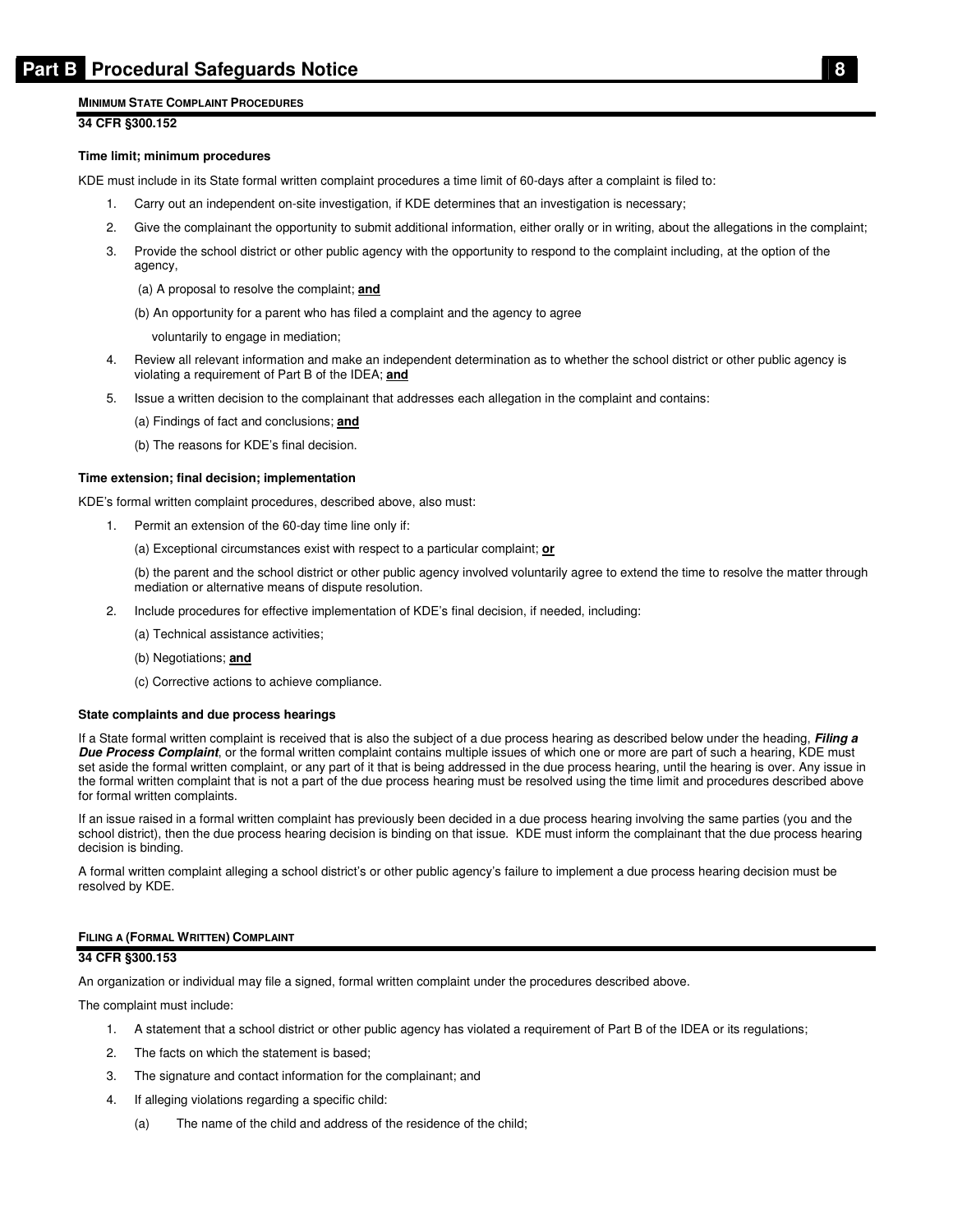- (b) The name of the school the child is attending;
- (c) In the case of a homeless child or youth, available contact information for the child, and the name of the school the child is attending;
- (d) A description of the nature of the problem of the child, including facts relating to the problem; **and**
- (e) A proposed resolution of the problem to the extent known and available to the party filing the complaint at the time the complaint is filed.

The complaint must allege a violation that occurred not more than one year prior to the date that KDE receives the complaint, as described under the heading **Adoption of State Formal Written Complaint Procedures.** 

The complaint shall be mailed to:

Director, Division of Exceptional Children Services Kentucky Department of Education 500 Mero Street, Capital Plaza Tower 8th Floor Frankfort, Kentucky 40601 502.564.4970

The party filing the formal written complaint must forward a copy of the complaint to the school district or other public agency serving the child at the same time the party files the complaint with KDE.

# **Due Process Complaint Procedures**

# **FILING A DUE PROCESS COMPLAINT (DUE PROCESS HEARING REQUEST)**

# **34 CFR §300.507**

# **General**

You or the school district may file a due process hearing request on any matter relating to a proposal or a refusal to initiate or change the identification, evaluation or educational placement of your child or the provision of a free appropriate public education (FAPE) to your child.

The hearing request must allege a violation that happened not more than three years before you or the school district knew or should have known about the alleged action that forms the basis of the due process complaint.

The above timeline does not apply to you if you could not file for a hearing within the timeline because:

- 1. The school district specifically misrepresented that it had resolved the issues identified in the complaint; **or**
- 2. The school district withheld information from you that it was required to provide you under Part B of the IDEA.

#### **Information for parents**

The school district must inform you of any free or low-cost legal and other relevant services available in the area if you request the information, **or** if you or the school district file a hearing request.

#### **DUE PROCESS COMPLAINT (DUE PROCESS HEARING REQUEST)**

# **34 CFR §300.508**

#### **General**

In order to request a hearing, you or the school district (or your attorney or the school district's attorney) must submit a due process complaint (hearing request) to the other party. The hearing request must contain all of the content listed below and must be kept confidential.

You or the school district, whichever one filed the hearing request, must also provide KDE with a copy of the request.

#### **Content of the complaint (hearing request)**

The due process complaint (hearing request) must include:

- 1. The name of the child;
- 2. The address of the child's residence;
- 3. The name of the child's school;
- 4. A description of the nature of the problem of the child relating to the proposed or refused action, including facts relating to the problem; **and**
- 5. A proposed resolution of the problem to the extent known and available to you or the school district at the time.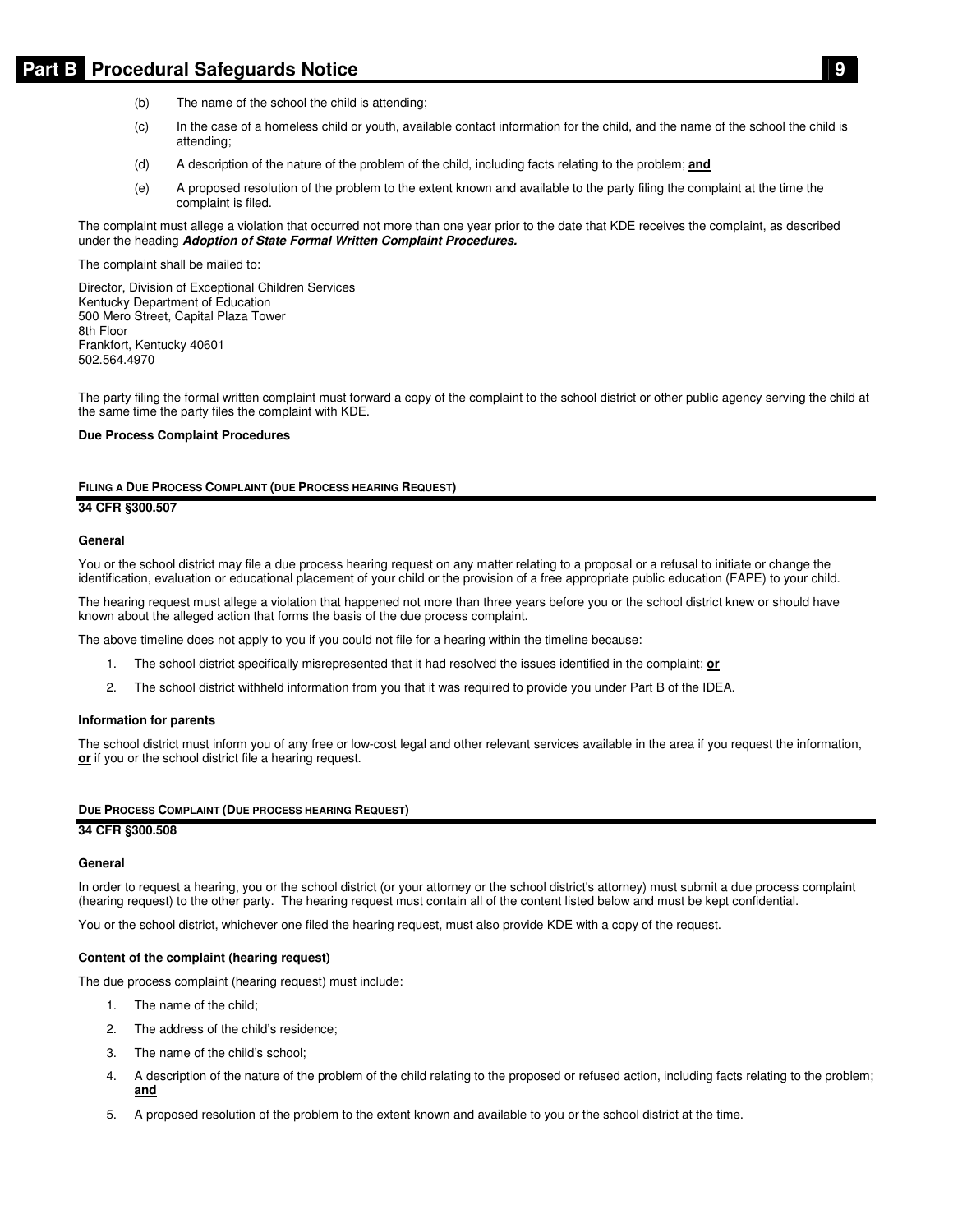6. If the child is a homeless child or youth, the hearing request must contain the child's contact information and the name of the child's school;

The due process hearing request shall be mailed to:

Director, Division of Exceptional Children Services Kentucky Department of Education 500 Mero Street, Capital Plaza Tower 8th Floor Frankfort, Kentucky 40601 502.564.4970

# **Notice required before a hearing on a due process hearing request**

You or the school district may not have a due process hearing until you or the school district (or your attorney or the school district's attorney), files a due process hearing request that includes the information listed above.

# **Sufficiency of due process hearing request**

In order for a due process hearing to go forward, the hearing request must be considered sufficient. The party filing the hearing request may assume that the request contains all required information and is sufficient, unless the party receiving the due process complaint makes a written objection.

To make an objection, the receiving party must, within 15 calendar days of receiving the hearing request, send written notice to the hearing officer and the party that asked for the hearing. The receiving party's written objection must state that the due process hearing request does not contain the IDEA requirements for a hearing request as listed above.

Within five calendar days of receiving the written notice, the hearing officer must decide if the hearing request meets the requirements listed above. The hearing officer must notify you and the school district in writing immediately.

#### **Complaint amendment**

You or the school district may make changes to the complaint only if:

- 1. The other party approves of the changes in writing and is given the chance to resolve the due process complaint through a resolution meeting, described below; **or**
- 2. By no later than five days before the due process hearing begins, the hearing officer grants permission for the changes.

If the party asking for the hearing (you or the school district) makes changes to the due process hearing request, the timelines for the resolution meeting (within 15 calendar days of receiving the complaint) and the time period for resolution (within 30 calendar days of receiving the complaint) start again on the date the amended complaint is filed.

# **Local educational agency (LEA) or school district response to a due process complaint (hearing request)**

If the school district has not sent a prior written notice to you, as described under the heading **Prior Written Notice**, regarding the subject matter contained in your hearing request, the district must send you a response within 10 calendar days of receiving the hearing request. The response must include:

- 1. An explanation of why the school district proposed or refused to take the action raised in the due process complaint;
- 2. A description of other options that your child's individualized education program (IEP) Team considered and the reasons why those options were rejected;
- 3. A description of each evaluation procedure, assessment, record, or report the school district used as the basis for the proposed or refused action; **and**
- 4. A description of the other factors that are relevant to the school district's proposed or refused action.

Providing the information in items 1-4 above does not prevent the school district from asserting that your due process hearing request was insufficient.

# **Other party response to a due process complaint (hearing request)**

Except as stated immediately above, under **Local educational agency (LEA) or school district response to a due process complaint (hearing request)**, the party receiving a hearing request must send the other party a response that specifically addresses the issues raised in the hearing request. The response must be sent within 10 calendar days of receiving the hearing request.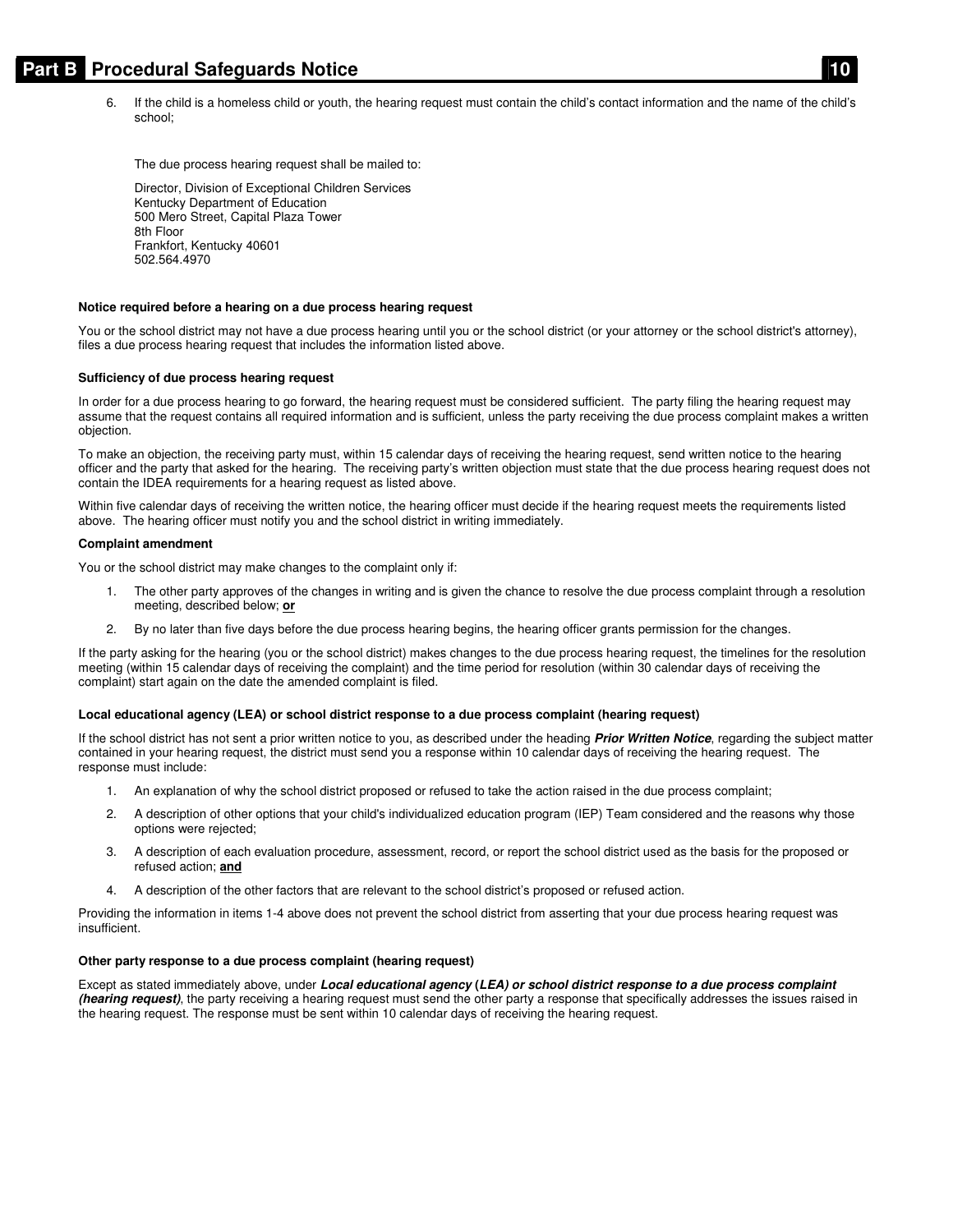# **MODEL FORMS**

#### **34 CFR §300.509**

KDE must develop model forms to help you file a due process hearing request and a formal written complaint. However, you cannot be required to use these model forms. You can use the KDE form or another appropriate model form, so long as it contains the required information for filing a due process hearing request or a formal written complaint.

#### **MEDIATION**

# **34 CFR §300.506**

#### **General**

The school district must have a process in place that allows you and the school district to resolve disagreements involving any matter under Part B of the IDEA, including matters arising prior to the filing of a due process hearing request. Thus, mediation is available to resolve disputes under IDEA, even if you have not requested a due process hearing as described under the heading, **Filing a Due Process Complaint (Due Process Hearing Request)**.

#### **Requirements**

The procedures must ensure that the mediation process:

- 1. Is voluntary on your part and the school district's part;
- 2. Is not used to deny or delay your right to a due process hearing, or to deny any other rights you have under IDEA; **and**
- 3. Is conducted by a qualified and impartial mediator who is trained in effective mediation techniques.

KDE must have a list of people who are qualified mediators and know the laws and regulations relating to the provision of special education and related services. KDE must select mediators on a random, rotational, or other impartial basis.

KDE is responsible for the cost of the mediation process, including the costs of meetings.

Each meeting in the mediation process must be scheduled in a timely manner not to exceed sixty (60) days and held at a place that is convenient for you and the school district.

If you and the school district resolve a dispute through the mediation process, both parties must enter into a legally binding agreement that sets forth the resolution and that:

- States that all discussions that happened during the mediation process will remain confidential and may not be used as evidence in any subsequent due process hearing or civil proceeding; **and**
- 2. Is signed by both you and a representative of the school district who has the authority to bind the school district.

A written, signed mediation agreement is enforceable in any State court of competent jurisdiction (a court that has the authority under Kentucky law to hear this type of case) or in a United States Federal district court.

Discussions that happened during the mediation process must be confidential. They cannot be used as evidence in any future due process hearing or civil proceeding of any Federal or State court.

#### **Impartiality of mediator**

The mediator:

- 1. Shall not be an employee of KDE or the school district that is involved in the education or care of your child; **and**
- 2. Shall not have a personal or professional interest which conflicts with the mediator's objectivity.

A person who otherwise qualifies as a mediator is not an employee of KDE or a school district solely because he or she is paid by KDE or the district to serve as a mediator.

#### THE CHILD'S PLACEMENT WHILE THE DUE PROCESS REQUEST AND HEARING ARE PENDING ("STAY-PUT" RULE)

#### **34 CFR §300.518**

Except as provided below under the heading, **PROCEDURES WHEN DISCIPLINING CHILDREN WITH DISABILITIES,** once a due process hearing request is sent to the other party, during the resolution process time period, and while waiting for the decision of any impartial due process hearing or court proceeding, unless you and the State or school district agree otherwise, your child must remain in his or her current educational placement.

If the due process hearing involves an application for initial admission to public school, your child, with your consent, must be placed in the regular public school program until the completion of all such proceedings.

If the due process hearing involves an application for initial services under IDEA for a child who is transitioning from First Steps to preschool and who is no longer eligible for First Steps services because the child has turned three, the school district is not required to provide the First Steps services that the child has been receiving. If the child is found eligible under IDEA for preschool services and you consent for the child to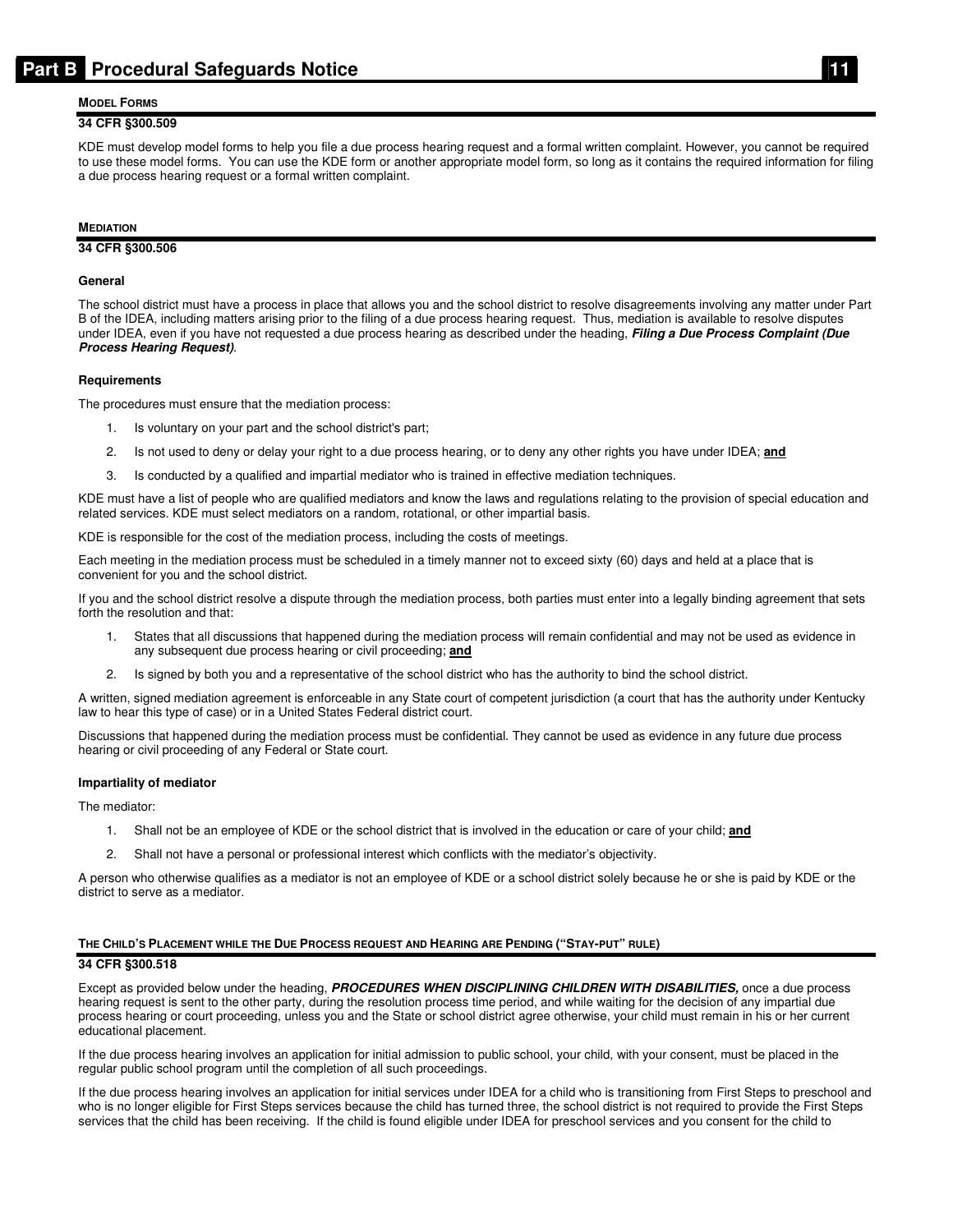receive special education and related services for the first time, then, pending the outcome of any appeals, the school district must provide those special education and related services that are not in dispute (those which you and the school district both agree upon).

#### **RESOLUTION PROCESS**

**34 CFR §300.510** 

# **Resolution meeting**

Within 15 days of receiving notice of your due process complaint, and before the due process hearing begins, the school district must convene a meeting with you and the relevant member or members of the Admissions and Release Committee (ARC) who have specific knowledge of the facts identified in your due process hearing request. The meeting:

- 1. Must include a representative of the school district who has decision-making authority on behalf of the school district; **and**
- 2. May not include an attorney of the school district unless you are accompanied by an attorney.

You and the school district determine the relevant members of the ARC to attend the meeting.

The purpose of the meeting is for you to discuss your hearing request, and the facts that form the basis of the request, so that the school district has the opportunity to resolve the dispute.

The resolution meeting is not necessary if:

- 1. You and the school district agree in writing to waive the meeting; **or**
- 2. You and the school district agree to use the mediation process, as described under the heading **Mediation**.

#### **Resolution period**

If the school district has not resolved the issues raised in your hearing request to your satisfaction within 30 days of the receipt of the hearing request (during the time period for the resolution process), the due process hearing may occur.

The 45-day time line for issuing a final decision begins at the expiration of the 30-day resolution period, with certain exceptions for adjustments made to the 30 day resolution period, as described below.

Except where you and the school district have both agreed to waive the resolution process or to use mediation, your failure to participate in the resolution meeting will delay the timelines for the resolution process and due process hearing until you agree to participate in a meeting.

If after making reasonable efforts and documenting such efforts, the school district is not able to obtain your participation in the resolution meeting, the school district may, at the end of the 30-day resolution period, request that a hearing officer dismiss your due process complaint. Documentation of the district's efforts must include a record of its attempts to arrange a mutually agreed upon time and place, such as:

- 1. Detailed records of telephone calls made or attempted and the results of those calls;
- 2. Copies of correspondence sent to you and any responses received; and
- 3. Detailed records of visits made to your home or place of employment and the results of those visits.

If the school district fails to hold the resolution meeting within 15 days of receiving notice of your hearing request **or** fails to participate in the resolution meeting, you may ask a hearing officer to order that the 45-day timeline for the due process hearing begin.

#### **Adjustments to the 30-day resolution period**

If you and the school district agree in writing to waive the resolution meeting, then the 45-day timeline for the due process hearing starts the next day.

After the start of mediation or the resolution meeting and before the end of the 30-day resolution period, if you and the school district agree in writing that no agreement is possible, then the 45-day time line for the due process hearing starts the next day.

If you and the school district agree to use the mediation process, at the end of the 30-day resolution period, both parties can agree in writing to continue the mediation until an agreement is reached. However, if either you or the school district withdraws from the mediation process, then the 45-day time line for the due process hearing starts the next day.

#### **Written settlement agreement**

If a resolution to the dispute is reached at the resolution meeting, you and the school district must enter into a legally binding agreement that is:

- 1. Signed by you and a representative of the school district who has the authority to bind the school district; **and**
- 2. Enforceable in any State court of competent jurisdiction (a court that has the authority under Kentucky law to hear this type of case) or in a United States Federal district court.

#### **Agreement review period**

If you and the school district enter into an agreement as a result of a resolution meeting, either party (you or the school district) may void the agreement within 3 business days of the time that both you and the school district signed the agreement.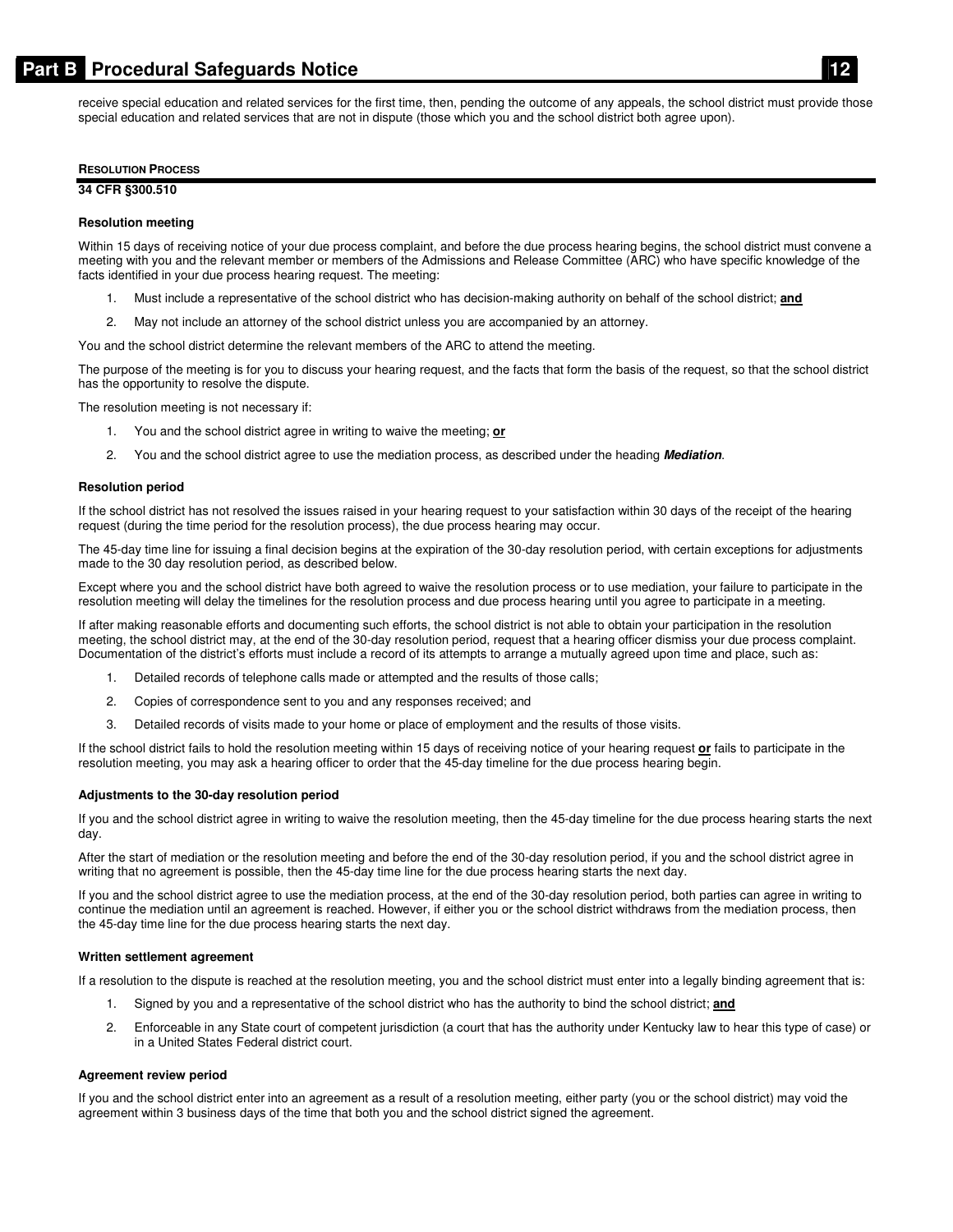# **DEFINITIONS - DAY; BUSINESS DAY**

# **34 CFR §300.11**

Day means calendar day, unless otherwise indicated as business day or school day.

Business day means Monday through Friday, except for Federal and State holidays (unless holidays are specifically included in the definition of business day).

# **HEARINGS ON DUE PROCESS COMPLAINTS/ HEARING REQUESTS**

#### **IMPARTIAL DUE PROCESS HEARING**

**34 CFR §300.511** 

# **General**

Whenever a due process hearing request is filed, you or the school district involved in the dispute must have an opportunity for an impartial due process hearing, as described in the **Due Process Complaint/ Hearing Request** and **Resolution Process** sections.

#### **Impartial hearing officer**

At a minimum, a hearing officer:

- 1. Must not be an employee of KDE or the school district that is involved in the education or care of the child. However, a person is not an employee of the agency solely because he/she is paid by the agency to serve as a hearing officer;
- 2. Must not have a personal or professional interest that conflicts with the hearing officer's objectivity in the hearing;
- 3. Must be knowledgeable and understand the provisions of the IDEA, and Federal and State regulations pertaining to the IDEA, and legal interpretations of the IDEA by Federal and State courts; **and**
- 4. Must have the knowledge and ability to conduct hearings, and to make and write decisions, consistent with appropriate, standard legal practice.

Each school district must keep a list of those persons who serve as hearing officers that includes a statement of the qualifications of each hearing officer.

#### **Subject matter of due process hearing**

The party (you or the school district) that requests the due process hearing may not raise issues at the due process hearing that were not addressed in the due process complaint, unless the other party agrees.

#### **Timeline for requesting a hearing**

You or the school district must request an impartial hearing on a due process complaint within three years of the date you or the school district knew or should have known about the issue addressed in the complaint.

## **Exceptions to the timeline**

The three year timeline does not apply to you if you could not file a due process complaint because:

- 1. The school district did not provide you with prior written notice or the procedural safeguards notice; **or**
- 2. The school district specifically misrepresented that it had resolved the problem or issue that you are raising in your complaint; **or**
- 3. The school district withheld information from you that was relevant to the hearing issues.

#### **HEARING RIGHTS**

# **34 CFR §300.512**

#### **General**

Any party to a due process hearing (including a hearing relating to disciplinary procedures) or an appeal, as described under the sub-heading **Appeal of decisions; impartial review** has the right to:

- 1. Be accompanied and advised by a lawyer and/or persons with special knowledge or training regarding the problems of children with disabilities;
- 2. Present evidence and confront, cross-examine, and require the attendance of witnesses;
- 3. Prohibit the introduction of any evidence at the hearing that has not been disclosed to the other party at least five business days before the hearing;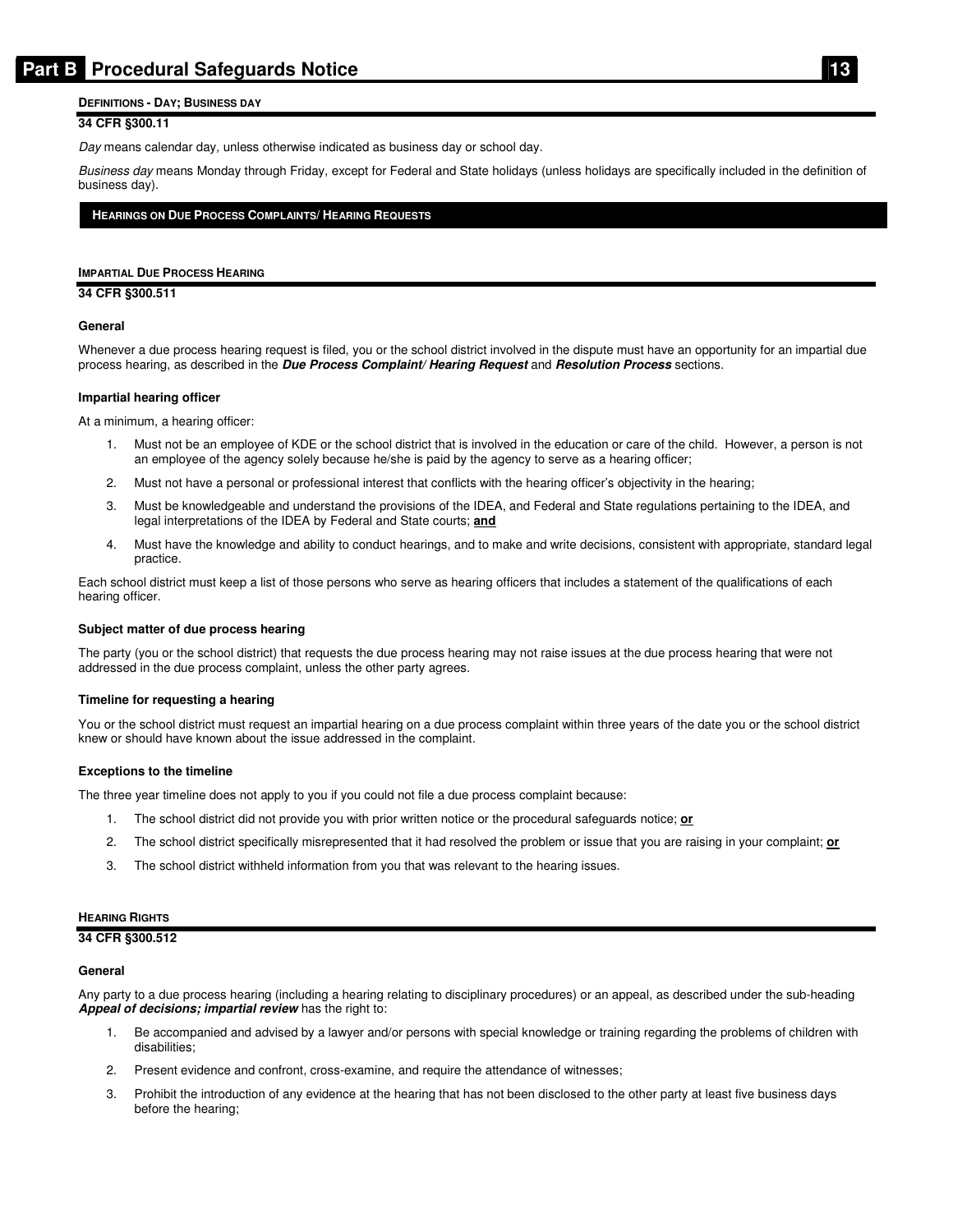- 4. Obtain a written, or, at your option, electronic, word-for-word record of the hearing; **and**
- 5. Obtain written, or, at your option, electronic findings of fact and decisions.

#### **Additional disclosure of information**

At least five business days prior to a due process hearing, you and the school district must disclose to each other all evaluations completed by that date and recommendations based on those evaluations that you or the school district intend to use at the hearing.

A hearing officer may prevent any party that fails to comply with this requirement from introducing the relevant evaluation or recommendation at the hearing without the consent of the other party.

# **Parental rights at hearings**

You must be given the right to:

- 1. Have your child present;
- 2. Open the hearing to the public; **and**
- 3. Have the record of the hearing, the findings of fact and decisions provided to you at no cost.

# **HEARING DECISIONS**

#### **34 CFR §300.513**

# **Decision of hearing officer**

A hearing officer's decision on whether your child received a free appropriate public education (FAPE) must be based on substantive grounds.

- In matters alleging a procedural violation, a hearing officer may find that your child did not receive FAPE only if the procedural inadequacies:
	- 1. Interfered with your child's right to a free appropriate public education (FAPE);
	- 2. Significantly interfered with your opportunity to participate in the decision-making process regarding the provision of a free appropriate public education (FAPE) to your child; **or**
	- 3. Caused a deprivation of an educational benefit.

#### **Construction clause**

None of the provisions described above can be interpreted to prevent a hearing officer from ordering a school district to comply with the requirements in the procedural safeguards section of the Federal regulations under Part B of the IDEA (34 CFR §§300.500 through 300.536).

None of the provisions under the headings: **Filing a Due Process Complaint/ Hearing Request; Due Process Complaint/Hearing Request; Model Forms; Resolution Process; Impartial Due Process Hearing; Hearing Rights; and Hearing Decisions** (34 CFR §§300.507 through 300.513), can affect your right to file an appeal of the due process hearing decision with KDE.

## **Separate request for a due process hearing**

Nothing in the procedural safeguards section of the Federal regulations under Part B of the IDEA (34 CFR §§300.500 through 300.536) can be interpreted to prevent you from filing a separate due process complaint on an issue separate from a due process complaint already filed.

#### **Findings and decision to advisory panel and general public**

KDE, after deleting any personally identifiable information, must:

- 1. Provide the findings and decisions in the due process hearing or appeal to the State special education advisory panel; **and**
- 2. Make those findings and decisions available to the public.

## **APPEALS**

#### **FINALITY OF DECISION; APPEAL; IMPARTIAL REVIEW**

# **34 CFR §300.514**

#### **Finality of hearing decision**

A decision made in a due process hearing (including a hearing relating to disciplinary procedures) is final, except that any party involved in the hearing (you or the school district) may appeal the decision to KDE's Exceptional Children Appeals Board (ECAB)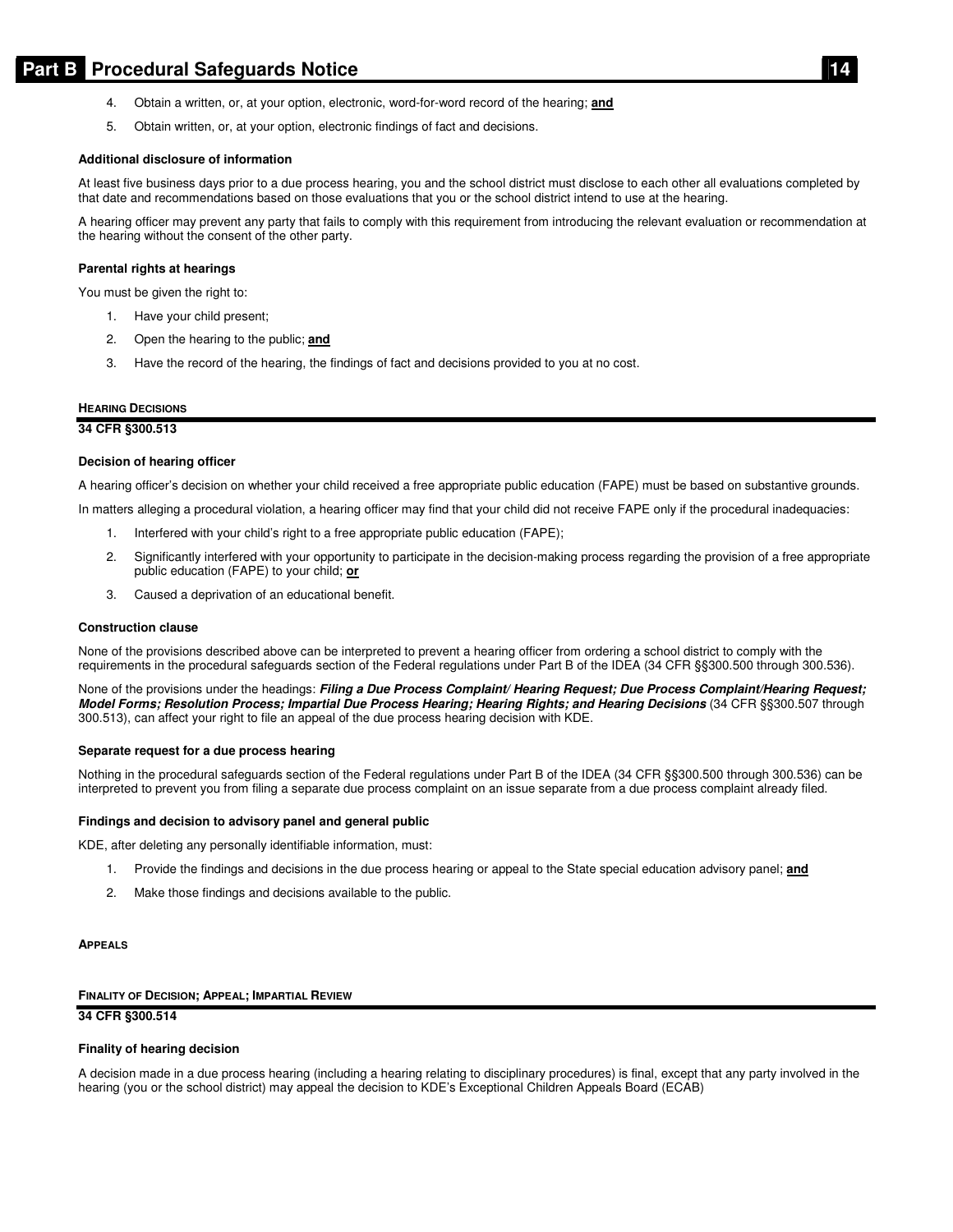# **Appeal of decisions; impartial review**

If a party (you or the school district) disagree with the hearing officer's findings and decision, an appeal may be brought to the ECAB.

If there is an appeal, the ECAB must conduct an impartial review of the findings and decision appealed. The ECAB members conducting the review must:

- 1. Examine the entire hearing record;
- 2. Ensure that the procedures at the hearing were consistent with the requirements of due process;
- 3. Seek additional evidence if necessary. If a hearing is held to receive additional evidence, the hearing rights described above under the heading **Hearing Rights** apply;
- 4. Give the parties an opportunity for oral or written argument, or both, at the discretion of the reviewing official;
- 5. Make an independent decision on completion of the review; **and**
- 6. Give you and the school district a copy of the written, or, at your option, electronic findings of fact and decisions.

# **Findings and decision to advisory panel and general public**

KDE, after deleting any personally identifiable information, must:

- 1. Provide the findings and decisions of the appeal to the State special education advisory panel; **and**
- 2. Make those findings and decisions available to the public.

# **Finality of review decision**

The decision made by the ECAB is final unless you or the school district brings a civil action, as described below.

# **TIMELINES AND CONVENIENCE OF HEARINGS AND REVIEWS**

#### **34 CFR §300.515**

KDE must ensure that not later than 45 days after the expiration of the 30-day period for resolution meetings **or**, as described under the sub-heading **Adjustments to the 30-day resolution period,** not later than 45 days after the expiration of the adjusted time period:

- 1. A final decision is reached in the hearing; **and**
- 2. A copy of the decision is mailed to you and the school district.

KDE must also ensure that not later than 30 days after the receipt of a request for review of the hearing decision:

- 1. A final decision is reached in the review; **and**
- 2. A copy of the decision is mailed to you and the school district.

A hearing officer may grant specific extensions of time beyond the periods described above (45 days for a hearing decision and 30 days for a review decision) if you or the school district make a request for a specific extension of the timeline.

Each hearing and review involving oral arguments must be conducted at a time and place that is reasonably convenient to you and your child.

# **CIVIL ACTIONS, INCLUDING THE TIME PERIOD IN WHICH TO FILE THOSE ACTIONS**

# **34 CFR §300.516**

# **General**

Any party (you or the school district) who does not agree with the findings and decision of the Exceptional Children Appeals Board (ECAB) has the right to bring a civil action with respect to the matter that was the subject of the due process hearing (including a hearing relating to disciplinary procedures). The action may be brought in a State court of competent jurisdiction (a court that has the authority under Kentucky law to hear this type of case) or in a United States Federal district court without regard to the amount in dispute.

#### **Time limitation**

The party (you or the school district) bringing the action shall have 30 days from the date of the decision of the ECAB to file a civil action in court.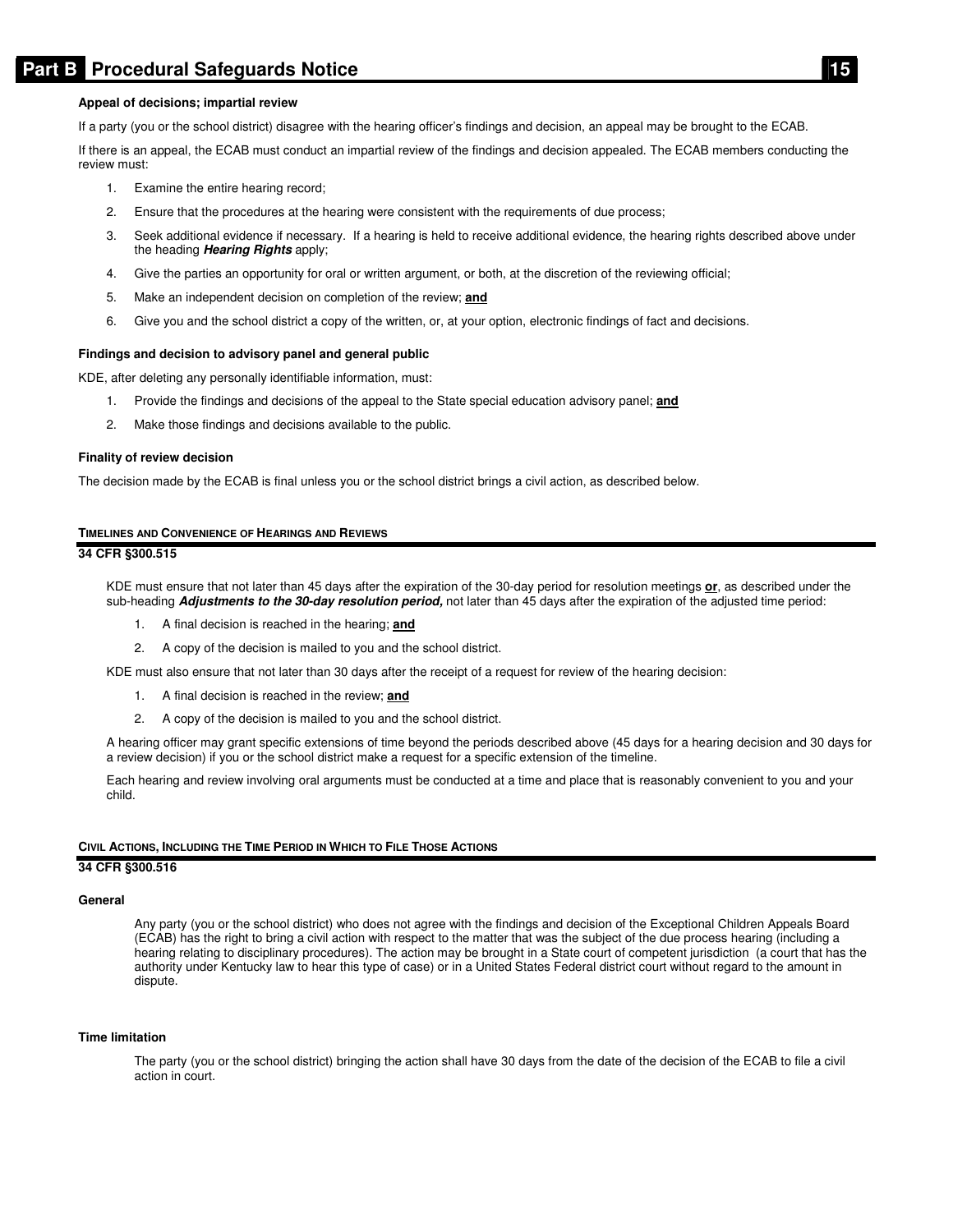# **Additional procedures**

In any civil action, the court:

- 1. Receives the records of the administrative proceedings;
- 2. Hears additional evidence at your request or at the school district's request; **and**
- 3. Bases its decision on the preponderance of the evidence and grants the relief that the court determines to be appropriate.

#### **Jurisdiction of Federal district courts**

The Federal district courts of the United States have authority to rule on actions brought under Part B of the IDEA without regard to the amount in dispute.

# **Rule of construction**

Nothing in Part B of the IDEA restricts or limits the rights, procedures, and remedies available under the U.S. Constitution, the Americans with Disabilities Act of 1990, Title V of the Rehabilitation Act of 1973 (Section 504), or other Federal laws protecting the rights of children with disabilities, except that before the filing of a civil action under these laws seeking relief that is also available under Part B of the IDEA, the due process procedures described above must be exhausted to the same extent as would be required if the party filed the action under Part B of the IDEA. This means that you may have remedies available under other laws that overlap with those available under the IDEA, but in general, to obtain relief under those other laws, you must first use the available administrative remedies under the IDEA (i.e., the due process hearing request, resolution meeting, and impartial due process hearing procedures) before going directly into court.

#### **ATTORNEYS' FEES**

#### **34 CFR §300.517**

#### **General**

In any action or proceeding brought under Part B of the IDEA, if you prevail, the court, in its discretion, may award reasonable attorneys' fees as part of the costs to you.

In any action or proceeding brought under Part B of the IDEA, the court, in its discretion, may award reasonable attorneys' fees as part of the costs to a prevailing school district or KDE, to be paid by your attorney, if the attorney: (a) filed a complaint or court case that the court finds is frivolous, unreasonable, or without foundation; **or** (b) continued to litigate after the litigation clearly became frivolous, unreasonable, or without foundation; **or**

In any action or proceeding brought under Part B of the IDEA, the court, in its discretion, may award reasonable attorneys' fees as part of the costs to a prevailing school district or KDE, to be paid by you or your attorney, if your request for a due process hearing or later court case was presented for any improper purpose, such as to harass, to cause unnecessary delay, or to unnecessarily increase the cost of the action or proceeding.

# **Award of fees**

A court awards reasonable attorneys' fees as follows:

- Fees must be based on rates prevailing in the community in which the action or hearing arose for the kind and quality of services furnished. No bonus or multiplier may be used in calculating the fees awarded.
- 2. Fees may not be awarded and related costs may not be reimbursed in any action or proceeding under Part B of the IDEA for services performed after a written offer of settlement to you if:
	- a. The offer is made within the time prescribed by Rule 68 of the Federal Rules of Civil Procedure or, in the case of a due process hearing or State-level review, at any time more than 10 days before the proceeding begins;
	- b. The offer is not accepted within 10 days; **and**
	- c. The court or administrative hearing officer finds that the relief finally obtained by you is not more favorable to you than the offer of settlement.

Despite these restrictions, an award of attorneys' fees and related costs may be made to you if you prevail and you were substantially justified in rejecting the settlement offer.

- 3. Fees may not be awarded relating to any meeting of the Admissions and Release Committee (ARC) unless the meeting is held as a result of an administrative proceeding or court action.
- 4. Fees also may not be awarded for a mediation as described under the heading **Mediation.**
- 5. A resolution meeting, as described under the heading **Resolution meeting**, is not considered a meeting convened as a result of an administrative hearing or court action, and also is not considered an administrative hearing or court action for purposes of these attorneys' fees provisions.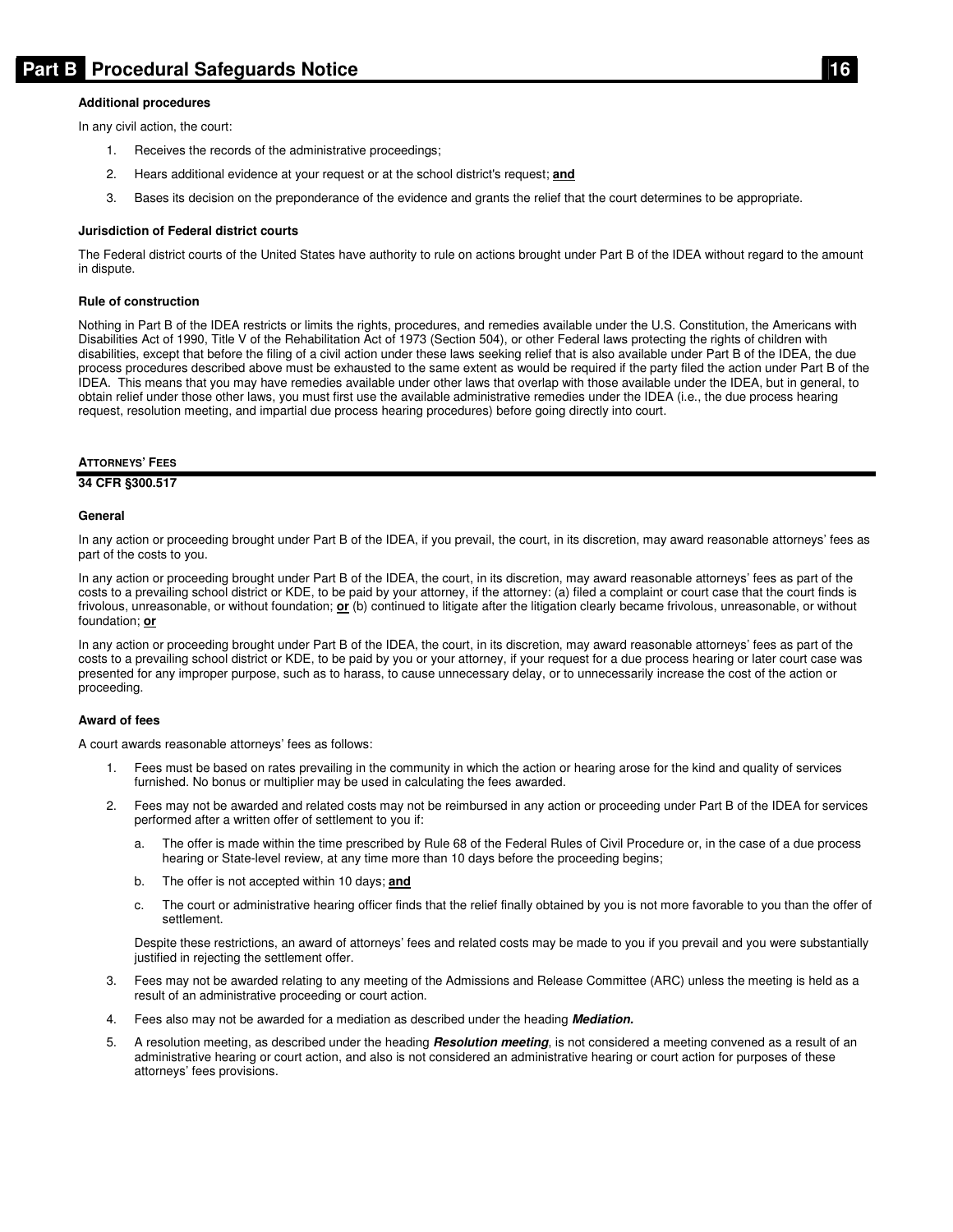The court reduces, as appropriate, the amount of the attorneys' fees awarded under Part B of the IDEA, if the court finds that:

- 1. You, or your attorney, during the course of the action or proceeding, unreasonably delayed the final resolution of the dispute;
- 2. The amount of the attorneys' fees otherwise authorized to be awarded unreasonably exceeds the hourly rate prevailing in the community for similar services by attorneys of reasonably similar skill, reputation, and experience;
- 3. The time spent and legal services furnished were excessive considering the nature of the action or proceeding; **or**
- 4. The attorney representing you did not provide to the school district the appropriate information in the due process request notice as described under the heading, **Due Process Complaint/ Hearing Request**.

However, the court may not reduce fees if the court finds that the school district or KDE unreasonably delayed the final resolution of the action or proceeding or there was a violation under the procedural safeguards provisions of Part B of the IDEA.

**PROCEDURES WHEN DISCIPLINING CHILDREN WITH DISABILITIES**

#### **AUTHORITY OF SCHOOL PERSONNEL**

#### **34 CFR §300.530**

#### **Case-by-case determination**

School personnel may consider any unique circumstances on a case-by-case basis, when determining whether a change of placement, made in accordance with the following requirements related to discipline, is appropriate for a child with a disability who violates a school code of student conduct.

#### **General**

#### **The following provisions apply, unless a shorter time period is set forth in the district's policies and procedures**.

To the extent that they also take such action for children without disabilities, school personnel may, for not more than **10 school days** in a row, remove a child with a disability who violates a code of student conduct from his or her current placement. The child may be removed to;

- an appropriate interim alternative educational setting (which must be determined by the child's Admissions and Release Committee (ARC),
- another setting, or
- suspension.

School personnel may also impose additional removals of the child of not more than **10 school days** in a row in that same school year for separate incidents of misconduct, as long as those removals do not constitute a change of placement. (For the definition of **Change of Placement Because of Disciplinary Removals,** see below).

Once a child with a disability has been removed from his or her current placement for a total of **10 school days** in the same school year, the school district must, during any subsequent days of removal in that school year, provide services to the extent required. (See explanation below, under the sub-heading, **Services**.

#### **Additional authority**

If the behavior that violated the student code of conduct was not a manifestation of the child's disability (see **Manifestation determination**, below) and the disciplinary change of placement would exceed **10 school days** in a row, school personnel may apply the disciplinary procedures to that child with a disability in the same manner and for the same duration as it would to children without disabilities, except that the school must provide services to that child as described below under **Services**. The child's ARC determines the interim alternative educational setting for such services.

In no event shall the school district terminate educational services to students with disabilities who have been expelled.

#### **Services**

The services that must be provided to a child with a disability who has been removed from the child's current placement may be provided in an interim alternative educational setting.

A school district is only required to provide services to a child with a disability who has been removed from his or her current placement for **10 school days or less** in that school year, if it provides services to a child without disabilities who has been similarly removed.

A child with a disability who is removed from the child's current placement for **more than 10 school days** must:

- 1. Continue to receive educational services, so as to enable the child to continue to participate in the general education curriculum, although in another setting, and to progress toward meeting the goals set out in the child's IEP; **and**
- 2. Receive, as appropriate, a functional behavioral assessment, and behavioral intervention services and modifications that are designed to address the behavior violation so that it does not happen again.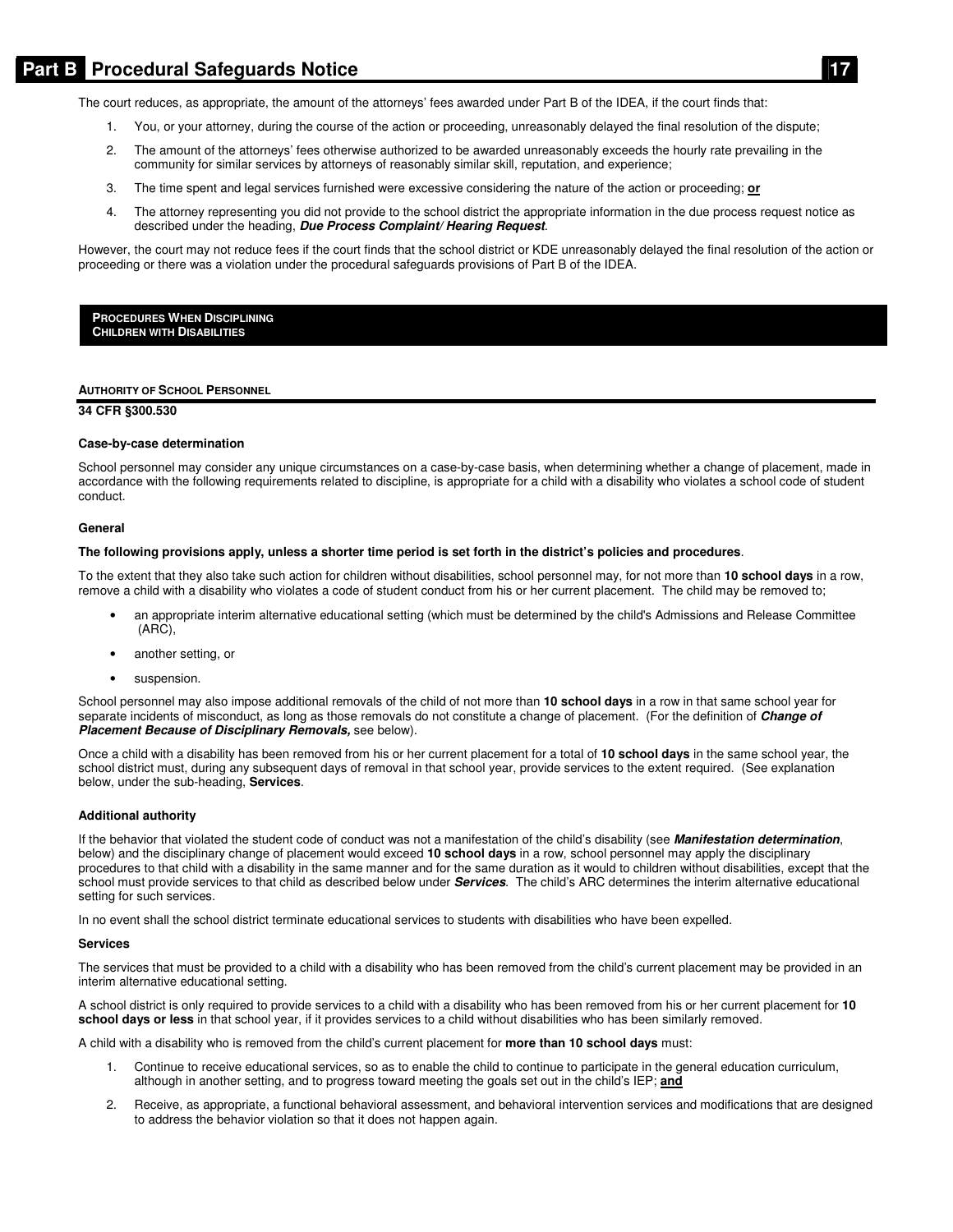If a child with a disability has been removed from his or her current placement for **10 school days** in that same school year, and

- **if** the current removal is for **10 school days** in a row or less **and**
- if the removal is not a change of placement (see definition below),

**then** school personnel, in consultation with at least one of the child's teachers, determine the extent to which services are needed to enable the child to continue to participate in the general education curriculum, although in another setting, and to progress toward meeting the goals set out in the child's IEP.

If the removal is a change of placement (see definition below), the child's ARC determines the appropriate services to enable the child to continue to participate in the general education curriculum, although in another setting, and to progress toward meeting the goals set out in the child's IEP.

#### **Manifestation determination**

Within **10 school days** of any decision to change the educational placement of a child with a disability because of a violation of a code of student conduct (except for a removal that is for **10 school days** in a row or less and not a change of placement), the school district, the parent, and relevant members of the ARC (as determined by the parent and the school district) must do a Manifestation Determination. The relevant ARC members must review all relevant information in the student's file, including:

- the child's IEP,
- any teacher observations, and
- any relevant information provided by the parents

The relevant ARC members then determine:

- 1. If the conduct in question was caused by, or had a direct and substantial relationship to, the child's disability; **or**
- 2. If the conduct in question was the direct result of the school district's failure to implement the child's IEP.

If the school district, the parent, and relevant members of the child's ARC determine that either of those conditions was met, the conduct must be determined to be a manifestation of the child's disability.

If the school district, the parent, and relevant members of the child's ARC determine that the conduct in question was the direct result of the school district's failure to implement the IEP, the school district must take immediate action to remedy those deficiencies.

#### **Determination that behavior was a manifestation of the child's disability**

If the school district, the parent, and relevant members of the ARC determine that the conduct was a manifestation of the child's disability, the ARC must either:

- 1. Conduct a functional behavioral assessment, unless the school district had conducted a functional behavioral assessment before the behavior that resulted in the change of placement occurred, and implement a behavioral intervention plan for the child; **or**
- 2. If a behavioral intervention plan already has been developed, review the behavioral intervention plan, and modify it, as necessary, to address the behavior.

Except as described below under the sub-heading, **Special circumstances**, the school district must return the child to the placement from which the child was removed, unless the parent and the district agree to a change of placement as part of the modification of the behavioral intervention plan.

#### Special circumstances

Whether or not the behavior was a manifestation of the child's disability, school personnel may remove a student to an interim alternative educational setting (determined by the child's ARC) for up to 45 school days, if the child:

- 1. Carries a weapon (see the definition below) to school or has a weapon at school, on school premises, or at a school function under the jurisdiction of the school district or KDE;
- 2. Knowingly has or uses illegal drugs (see the definition below), or sells or solicits the sale of a controlled substance, (see the definition below), while at school, on school premises, or at a school function under the jurisdiction of the school district or KDE; **or**
- 3. Has inflicted serious bodily injury (see the definition below) upon another person while at school, on school premises, or at a school function under the jurisdiction of the school district or KDE;

# **Definitions**

Controlled substance means a drug or other substance identified under schedules I, II, III, IV, or V in section 202(c) of the Controlled Substances Act (21 U.S.C. 812(c)).

Illegal drug means a controlled substance; but does not include a controlled substance that is legally possessed or used under the supervision of a licensed health-care professional or that is legally possessed or used under any other authority under that Act or under any other provision of Federal law.

Serious bodily injury has the meaning given the term "serious bodily injury" under 18 U.S.C. 1365(h)(3).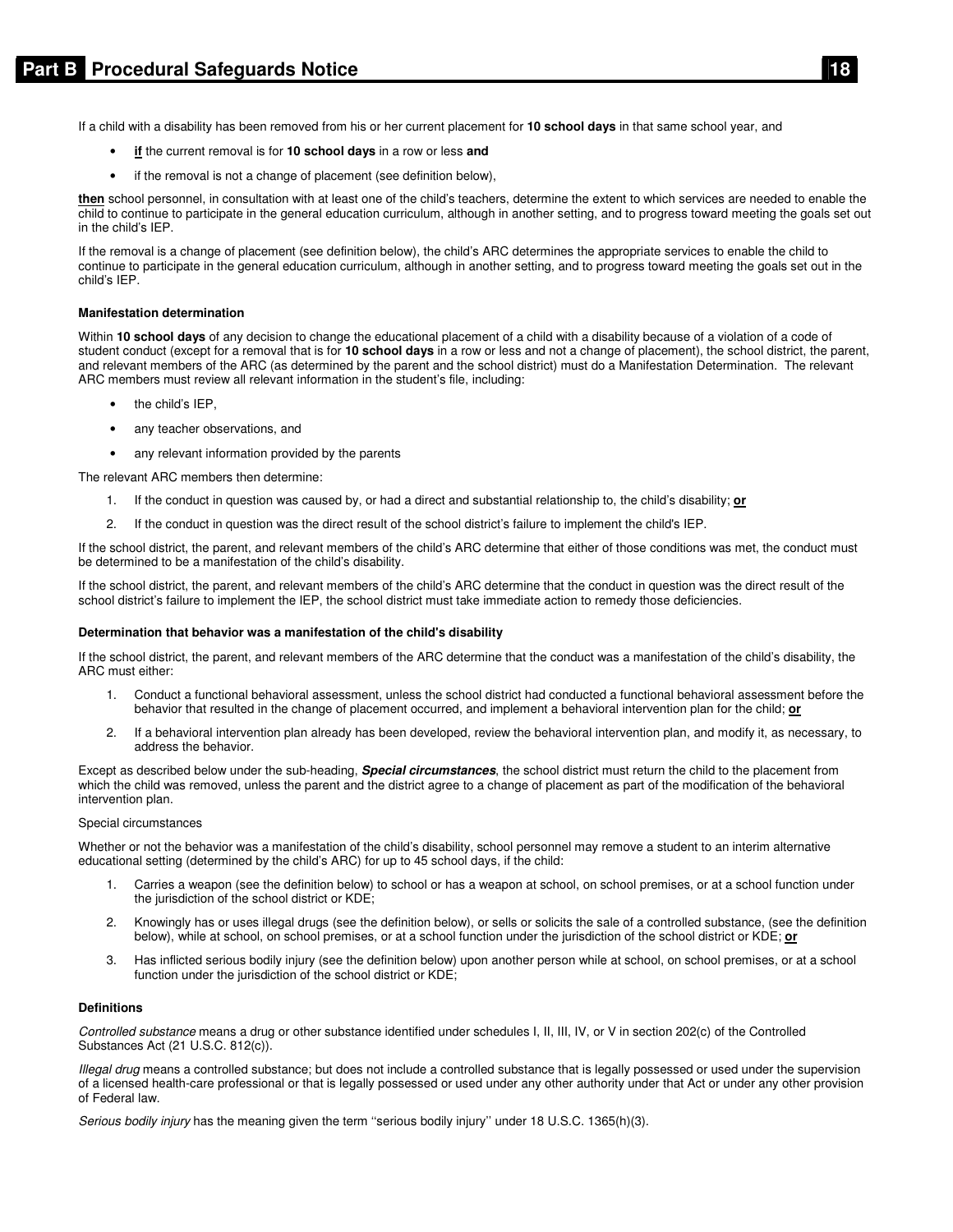Weapon has the meaning given the term "dangerous weapon" under 18 U.S.C.  $930(q)(2)$ .

# **Notification**

On the date it makes the decision to make a removal that is a change of placement of the child because of a violation of a code of student conduct, the school district must notify the parents of that decision and provide the parents with a procedural safeguards notice.

# **CHANGE OF PLACEMENT BECAUSE OF DISCIPLINARY REMOVALS**

# **34 CFR §300.536**

A removal of a child with a disability from the child's current educational placement is a **change of placement** if:

- 1. The removal is for more than 10 school days in a row; **or**
- 2. The child has been subjected to a series of removals that constitute a pattern because:
	- a. The series of removals total more than 10 school days in a school year;
	- b. The child's behavior is substantially similar to the child's behavior in previous incidents that resulted in the series of removals;
	- c. Of such additional factors as the length of each removal, the total amount of time the child has been removed, and the proximity of the removals to one another; **and**

Whether a pattern of removals constitutes a change of placement is determined on a case-by-case basis by the school district and, if challenged, is subject to review through due process and judicial proceedings.

# **DETERMINATION OF SETTING**

# **34 CFR § 300.531**

The ARC must determine the interim alternative educational setting for removals that are **changes of placement** and removals under the headings, **Additional authority** and **Special circumstances**, above.

# **APPEAL**

#### **34 CFR § 300.532**

#### **General**

The parent of a child with a disability may file a due process hearing request (see above, **Filing a Due Process Complaint (Due Process Hearing Request)** to request a due process hearing if he or she disagrees with:

- 1. Any decision regarding placement made under these discipline provisions; **or**
- 2. The manifestation determination described above.

The school district may file a due process complaint (see above, **Filing a Due Process Complaint (Due Process Hearing Request**) to request a due process hearing if it believes that maintaining the current placement of the child is substantially likely to result in injury to the child or to others.

#### Authority of hearing officer

A hearing officer that meets the requirements described under the sub-heading, **Impartial Hearing Officer,** must conduct the due process hearing and make a decision. The hearing officer may:

- 1. Return the child with a disability to the placement from which the child was removed if the hearing officer determines that the removal was a violation of the requirements described under the heading, **Authority of School Personnel**, or that the child's behavior was a manifestation of the child's disability; **or**
- 2. Order a change of placement of the child with a disability to an appropriate interim alternative educational setting for not more than 45 school days if the hearing officer determines that maintaining the current placement of the child is substantially likely to result in injury to the child or to others.

These hearing procedures may be repeated, if the school district believes that returning the child to the original placement is substantially likely to result in injury to the child or to others.

Whenever a parent or a school district files a due process complaint to request such a hearing, a hearing must be held that meets the requirements described under the headings, **Due Process Complaint Procedures, Hearings on Due Process Complaints**, and **Appeal of decisions; impartial review,** except as follows:

1. KDE must arrange for an expedited due process hearing, which must occur within **20** school days of the date the hearing is requested and must result in a determination within **10** school days after the hearing.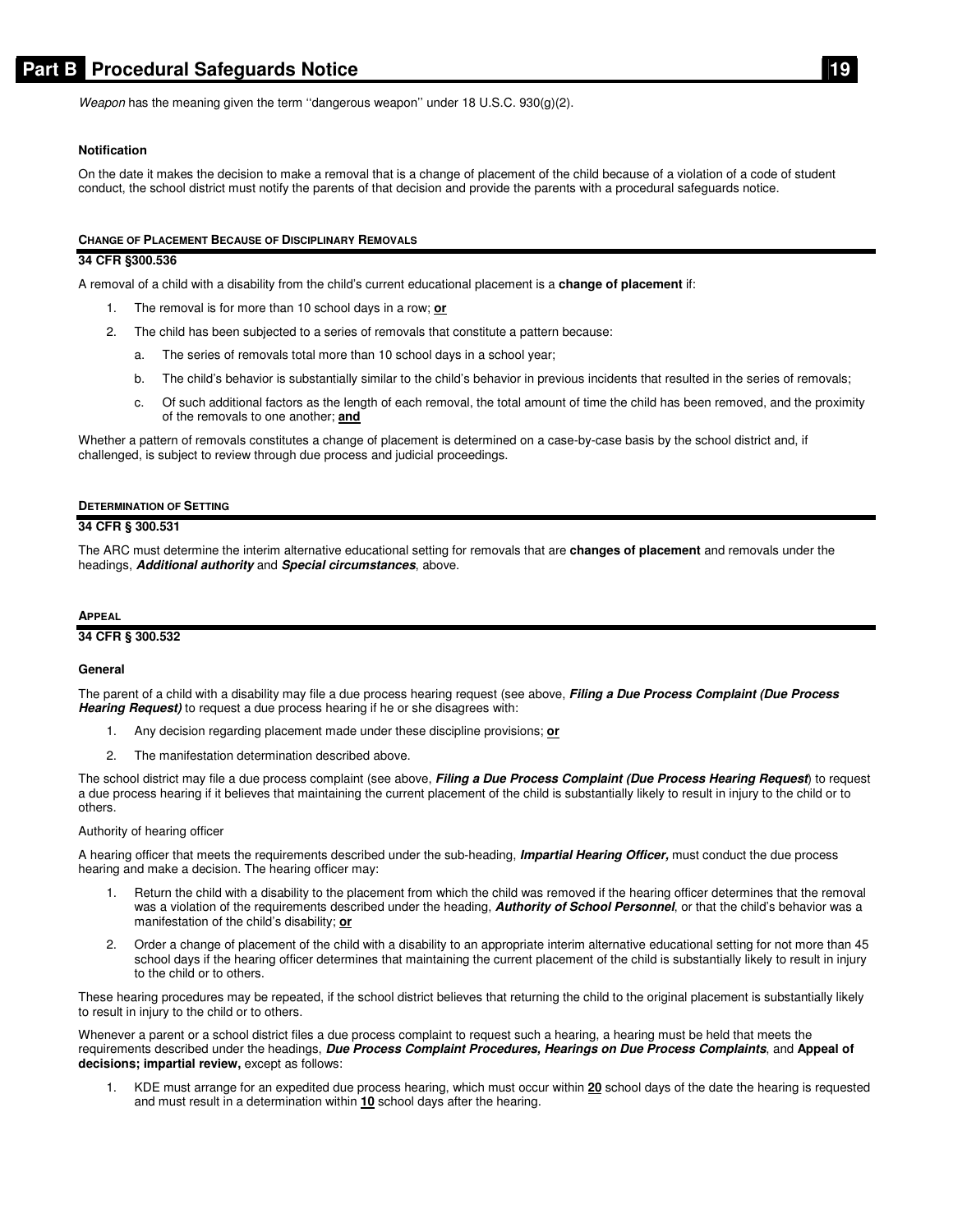2. Unless the parents and the school district agree in writing to waive the meeting, or agree to use mediation, a resolution meeting must occur within **seven** days of receiving notice of the due process complaint. The hearing may proceed unless the matter has been resolved to the satisfaction of both parties within **15** days of receipt of the due process complaint.

A party may appeal the decision in an expedited due process hearing in the same way as they may for decisions in other due process hearings (see **Appeals**, above).

# **PLACEMENT DURING APPEALS**

# **34 CFR §300.533**

When, as described above, the parent or school district has filed a due process complaint related to disciplinary matters, the child must (unless the parent and the school district agree otherwise) remain in the interim alternative educational setting pending the decision of the hearing officer, or until the expiration of the time period of removal as provided for and described under the heading, **Authority of School Personnel**, whichever occurs first.

# **PROTECTIONS FOR CHILDREN NOT YET ELIGIBLE FOR SPECIAL EDUCATION AND RELATED SERVICES**

# **34 CFR §300.534**

# **General**

If a child has not been determined eligible for special education and related services and violates a code of student conduct, but the school district had knowledge (as determined below) before the behavior that brought about the disciplinary action occurred, that the child was a child with a disability, then the child may assert any of the protections described in this notice.

# **Basis of knowledge for disciplinary matters**

A school district must be deemed to have knowledge that a child is a child with a disability if, before the behavior that brought about the disciplinary action occurred:

- 1. The parent of the child expressed concern in writing that the child is in need of special education and related services to supervisory or administrative personnel of the appropriate educational agency, or a teacher of the child;
- 2. The parent requested an evaluation related to eligibility for special education and related services under IDEA; **or**
- 3. The child's teacher or other school district personnel expressed specific concerns about a pattern of behavior demonstrated by the child directly to the school district's director of special education or to other supervisory personnel of the school district.

#### **Exception**

A school district would not be deemed to have such knowledge if:

- 1. The child's parent has not allowed an evaluation of the child or refused special education services; **or**
- 2. The child has been evaluated and determined to not be a child with a disability under IDEA.

#### **Conditions that apply if there is no basis of knowledge**

If prior to taking disciplinary measures against the child, a school district does not have knowledge that a child is a child with a disability, as described above under the sub-headings, **Basis of knowledge for disciplinary matters** and **Exception**, the child may be subjected to the disciplinary measures that are applied to children without disabilities who engaged in comparable behaviors.

However, if a request is made for an evaluation of a child during the time period in which the child is subjected to disciplinary measures, the evaluation must be conducted in an expedited manner.

Until the evaluation is completed, the child remains in the educational placement determined by school authorities, which can include suspension or expulsion without educational services.

If the child is determined to be a child with a disability, taking into consideration information from the evaluation conducted by the school district, and information provided by the parents, the school district must provide special education and related services in accordance with IDEA, including the disciplinary requirements described above.

# **REFERRAL TO AND ACTION BY LAW ENFORCEMENT AND JUDICIAL AUTHORITIES**

# **34 CFR §300.535**

Part B of the IDEA does not:

- 1. Prohibit an agency from reporting a crime committed by a child with a disability to appropriate authorities; **or**
- 2. Prevent State law enforcement and judicial authorities from exercising their responsibilities with regard to the application of Federal and State law to crimes committed by a child with a disability.